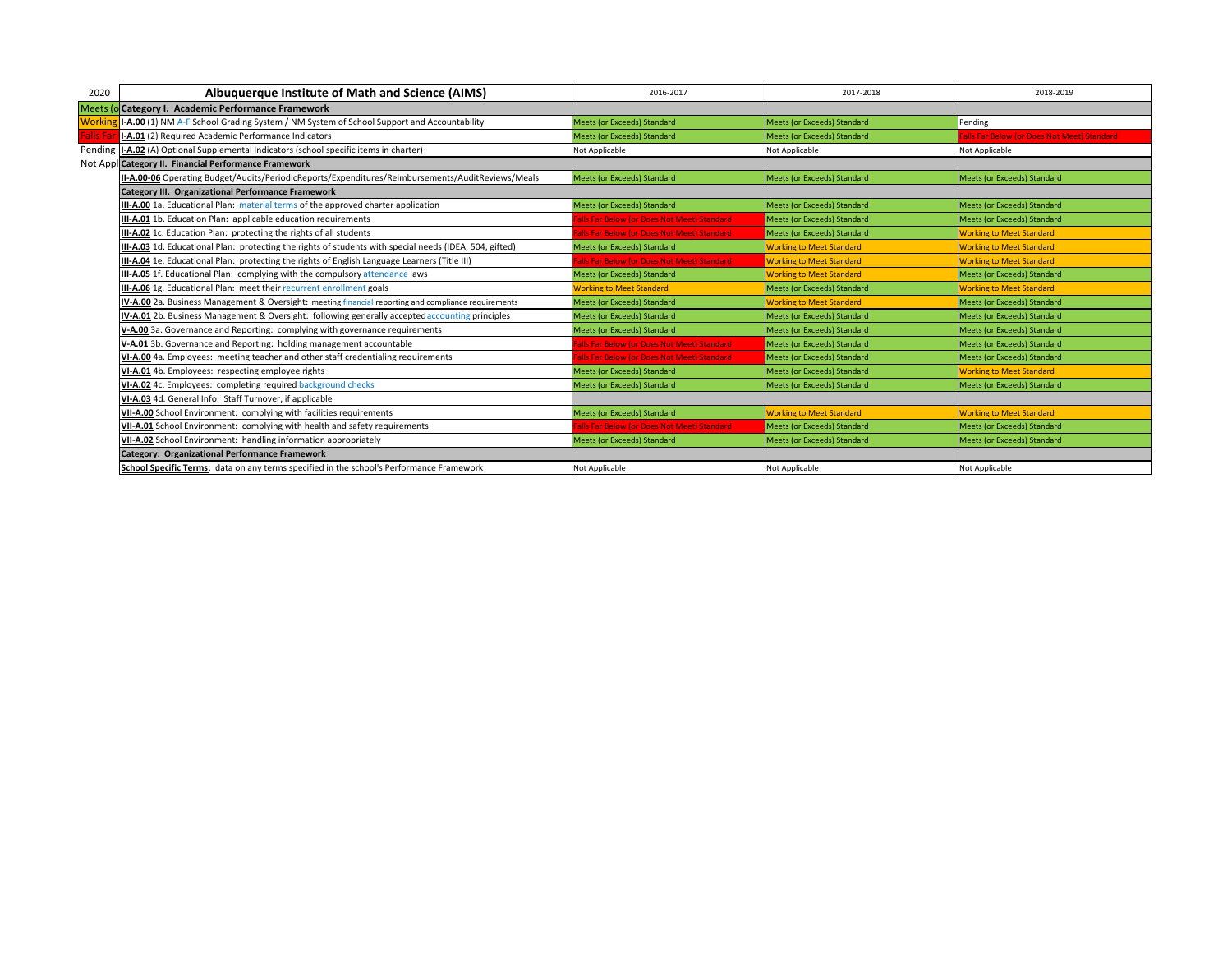| 2020             | Albuquerque Bilingual Academy                                                                       | 2016-2017                                         | 2017-2018                                          | 2018-2019                          |
|------------------|-----------------------------------------------------------------------------------------------------|---------------------------------------------------|----------------------------------------------------|------------------------------------|
|                  | (formerly La Promesa Early Learning Center)                                                         |                                                   |                                                    |                                    |
|                  | Meets (o Category I. Academic Performance Framework                                                 |                                                   |                                                    |                                    |
|                  | I-A.00 (1) NM A-F School Grading System / NM System of School Support and Accountability            | Ils Far Below (or Does Not Meet) Standard         | Meets (or Exceeds) Standard                        | Pending                            |
| <b>Falls Far</b> | I-A.01 Required Academic Performance Indicators                                                     | Ils Far Below (or Does Not Meet) Standard         | Reminder                                           | Pending                            |
|                  | Pending I-A.02 Optional Supplemental Indicators (school specific items in charter)                  | Not Applicable                                    | Not Applicable                                     | Not Applicable                     |
|                  | Not Appl Category II. Financial Performance Framework                                               |                                                   |                                                    |                                    |
|                  | II-A.00-06 Operating Budget/Audits/PeriodicReports/Expenditures/Reimbursements/AuditReviews/Meals   | Meets (or Exceeds) Standard                       | <b>Meets (or Exceeds) Standard</b>                 | <b>Meets (or Exceeds) Standard</b> |
|                  | Category III. Organizational Performance Framework                                                  |                                                   |                                                    |                                    |
|                  | III-A.00 Educational Plan: material terms of the approved charter application                       | Meets (or Exceeds) Standard                       | <b>Working to Meet Standard</b>                    | <b>Meets (or Exceeds) Standard</b> |
|                  | III-A.01 Education Plan: applicable education requirements                                          | Ills Far Below (or Does Not Meet) Standard        | Meets (or Exceeds) Standard                        | <b>Meets (or Exceeds) Standard</b> |
|                  | III-A.02 Education Plan: protecting the rights of all students                                      | Meets (or Exceeds) Standard                       | <b>Working to Meet Standard</b>                    | <b>Meets (or Exceeds) Standard</b> |
|                  | III-A.03 Educational Plan: protecting the rights of students with special needs (IDEA, 504, gifted) | Ils Far Below (or Does Not Meet) Standard         | <b>Working to Meet Standard</b>                    | <b>Meets (or Exceeds) Standard</b> |
|                  | III-A.04 Educational Plan: protecting the rights of English Language Learners (Title III)           | Ills Far Below (or Does Not Meet) Standard        | <b>Meets (or Exceeds) Standard</b>                 | <b>Working to Meet Standard</b>    |
|                  | III-A.05 Educational Plan: complying with the compulsory attendance laws                            | <b>Vorking to Meet Standard</b>                   | <b>Meets (or Exceeds) Standard</b>                 | <b>Working to Meet Standard</b>    |
|                  | III-A.06 Educational Plan: meet their recurrent enrollment goals                                    | <b>Vorking to Meet Standard</b>                   | <b>Working to Meet Standard</b>                    | <b>Meets (or Exceeds) Standard</b> |
|                  | IV-A.00 Business Management & Oversight: meeting financial reporting and compliance requirements    | <b>Ills Far Below (or Does Not Meet) Standard</b> | <b>Falls Far Below (or Does Not Meet) Standard</b> | <b>Working to Meet Standard</b>    |
|                  | IV-A.01 Business Management & Oversight: following generally accepted accounting principles         | Ills Far Below (or Does Not Meet) Standard        | <b>Falls Far Below (or Does Not Meet) Standard</b> | Meets (or Exceeds) Standard        |
|                  | V-A.00 Governance and Reporting: complying with governance requirements                             | Meets (or Exceeds) Standard                       | <b>Working to Meet Standard</b>                    | <b>Meets (or Exceeds) Standard</b> |
|                  | V-A.01 Governance and Reporting: holding management accountable                                     | <b>Ills Far Below (or Does Not Meet) Standard</b> | <b>Meets (or Exceeds) Standard</b>                 | <b>Meets (or Exceeds) Standard</b> |
|                  | VI-A.00 Employees: meeting teacher and other staff credentialing requirements                       | alls Far Below (or Does Not Meet) Standard        | <b>Working to Meet Standard</b>                    | <b>Meets (or Exceeds) Standard</b> |
|                  | VI-A.01 Employees: respecting employee rights                                                       | Meets (or Exceeds) Standard                       | <b>Working to Meet Standard</b>                    | <b>Meets (or Exceeds) Standard</b> |
|                  | VI-A.02 Employees: completing required background checks                                            | <b>Ills Far Below (or Does Not Meet) Standard</b> | Meets (or Exceeds) Standard                        | <b>Meets (or Exceeds) Standard</b> |
|                  | VI-A.03 4d. General Info: Staff Turnover, if applicable                                             |                                                   |                                                    | <b>Meets (or Exceeds) Standard</b> |
|                  | VII-A.00 School Environment: complying with facilities requirements                                 | <b>Meets (or Exceeds) Standard</b>                | Meets (or Exceeds) Standard                        | <b>Working to Meet Standard</b>    |
|                  | VII-A.01 School Environment: complying with health and safety requirements                          | <b>Vorking to Meet Standard</b>                   | <b>Working to Meet Standard</b>                    | <b>Working to Meet Standard</b>    |
|                  | VII-A.02 School Environment: handling information appropriately                                     | Meets (or Exceeds) Standard                       | Meets (or Exceeds) Standard                        | Meets (or Exceeds) Standard        |
|                  | <b>Category: Organizational Performance Framework</b>                                               |                                                   |                                                    |                                    |
|                  | School Specific Terms: data on any terms specified in the school's Performance Framework            | ills Far Below (or Does Not Meet) Standard        | <b>Meets (or Exceeds) Standard</b>                 | Meets (or Exceeds) Standard        |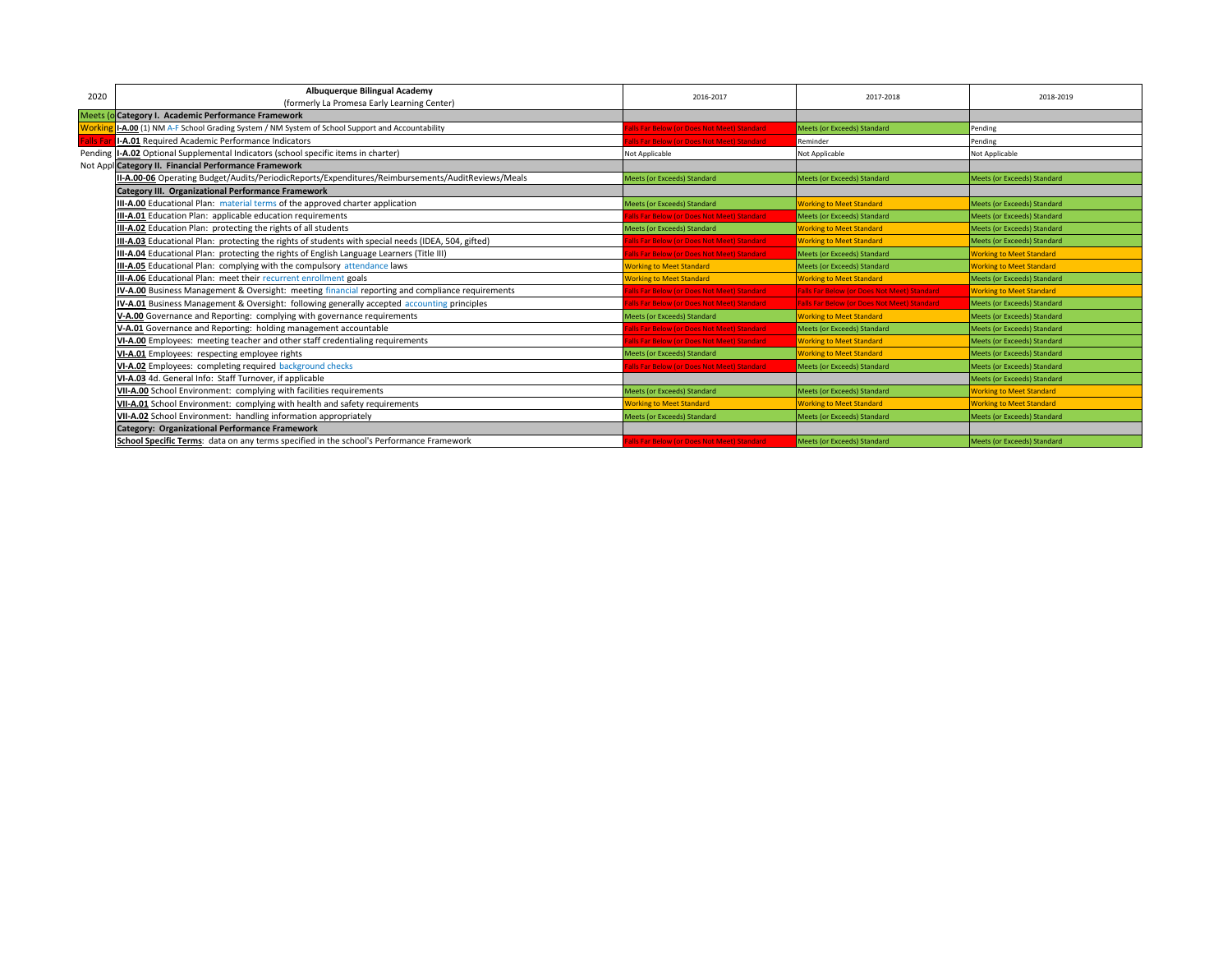| 2020     | <b>Albuquerque School of Excellence</b>                                                             |                                    |                                    | 2018-2019                          |
|----------|-----------------------------------------------------------------------------------------------------|------------------------------------|------------------------------------|------------------------------------|
|          |                                                                                                     |                                    |                                    |                                    |
|          | Meets (o Category I. Academic Performance Framework                                                 |                                    |                                    |                                    |
| Workir   | I-A.00 NM A-F School Grading System                                                                 | Meets (or Exceeds) Standard        | Meets (or Exceeds) Standard        | Pending                            |
| Falls Fa | I-A.01 Required Academic Performance Indicators                                                     | alls Far Below Standard            | Meets (or Exceeds) Standard        | Meets (or Exceeds) Standard        |
|          | Pending I-A.02 Optional Supplemental Indicators (school specific items in charter)                  | Not Applicable                     | Not Applicable                     | Not Applicable                     |
|          | Not Appl Category II. Financial Performance Framework                                               |                                    |                                    |                                    |
|          | II-A.00-06 Operating Budget/Audits/PeriodicReports/Expenditures/Reimbursements/AuditReviews/Meals   | <b>Meets (or Exceeds) Standard</b> | Meets (or Exceeds) Standard        | Meets (or Exceeds) Standard        |
|          | Category III. Organizational Performance Framework                                                  |                                    |                                    |                                    |
|          | III-A.00 Educational Plan: material terms of the approved charter application                       | Meets (or Exceeds) Standard        | Meets (or Exceeds) Standard        | Meets (or Exceeds) Standard        |
|          | III-A.01 Education Plan: applicable education requirements                                          | <b>Working to Meet Standard</b>    | <b>Working to Meet Standard</b>    | Meets (or Exceeds) Standard        |
|          | III-A.02 Education Plan: protecting the rights of all students                                      | <b>Meets (or Exceeds) Standard</b> | <b>Working to Meet Standard</b>    | Meets (or Exceeds) Standard        |
|          | III-A.03 Educational Plan: protecting the rights of students with special needs (IDEA, 504, gifted) | alls Far Below Standard            | <b>Working to Meet Standard</b>    | <b>Working to Meet Standard</b>    |
|          | III-A.04 Educational Plan: protecting the rights of English Language Learners (Title III)           | Meets (or Exceeds) Standard        | <b>Working to Meet Standard</b>    | <b>Working to Meet Standard</b>    |
|          | III-A.05 Educational Plan: complying with the compulsory attendance laws                            | <b>Working to Meet Standard</b>    | Meets (or Exceeds) Standard        | <b>Meets (or Exceeds) Standard</b> |
|          | III-A.06 Educational Plan: meet their recurrent enrollment goals                                    | alls Far Below Standard            | <b>Working to Meet Standard</b>    | <b>Working to Meet Standard</b>    |
|          | IV-A.00 Business Management & Oversight: meeting financial reporting and compliance requirements    | alls Far Below Standard            | <b>Working to Meet Standard</b>    | <b>Working to Meet Standard</b>    |
|          | IV-A.01 Business Management & Oversight: following generally accepted accounting principles         | alls Far Below Standard            | <b>Working to Meet Standard</b>    | Meets (or Exceeds) Standard        |
|          | V-A.00 Governance and Reporting: complying with governance requirements                             | <b>Meets (or Exceeds) Standard</b> | Meets (or Exceeds) Standard        | <b>Working to Meet Standard</b>    |
|          | V-A.01 Governance and Reporting: holding management accountable                                     | alls Far Below Standard            | Meets (or Exceeds) Standard        | Meets (or Exceeds) Standard        |
|          | VI-A.00 Employees: meeting teacher and other staff credentialing requirements                       | <b>Working to Meet Standard</b>    | <b>Meets (or Exceeds) Standard</b> | <b>Working to Meet Standard</b>    |
|          | VI-A.01 Employees: respecting employee rights                                                       | Meets (or Exceeds) Standard        | <b>Working to Meet Standard</b>    | <b>Working to Meet Standard</b>    |
|          | VI-A.02 Employees: completing required background checks                                            | Meets (or Exceeds) Standard        | Meets (or Exceeds) Standard        | <b>Working to Meet Standard</b>    |
|          | VI-A.03 4d. General Info: Staff Turnover, if applicable                                             |                                    |                                    |                                    |
|          | VII-A.00 School Environment: complying with facilities requirements                                 | Meets (or Exceeds) Standard        | <b>Working to Meet Standard</b>    | Meets (or Exceeds) Standard        |
|          | VII-A.01 School Environment: complying with health and safety requirements                          | alls Far Below Standard            | <b>Working to Meet Standard</b>    | <b>Working to Meet Standard</b>    |
|          | VII-A.02 School Environment: handling information appropriately                                     | Meets (or Exceeds) Standard        | Meets (or Exceeds) Standard        | Meets (or Exceeds) Standard        |
|          | Category: Organizational Performance Framework                                                      |                                    |                                    |                                    |
|          | School Specific Terms: data on any terms specified in the school's Performance Framework            | Not Applicable                     | Not Applicable                     | Not Applicable                     |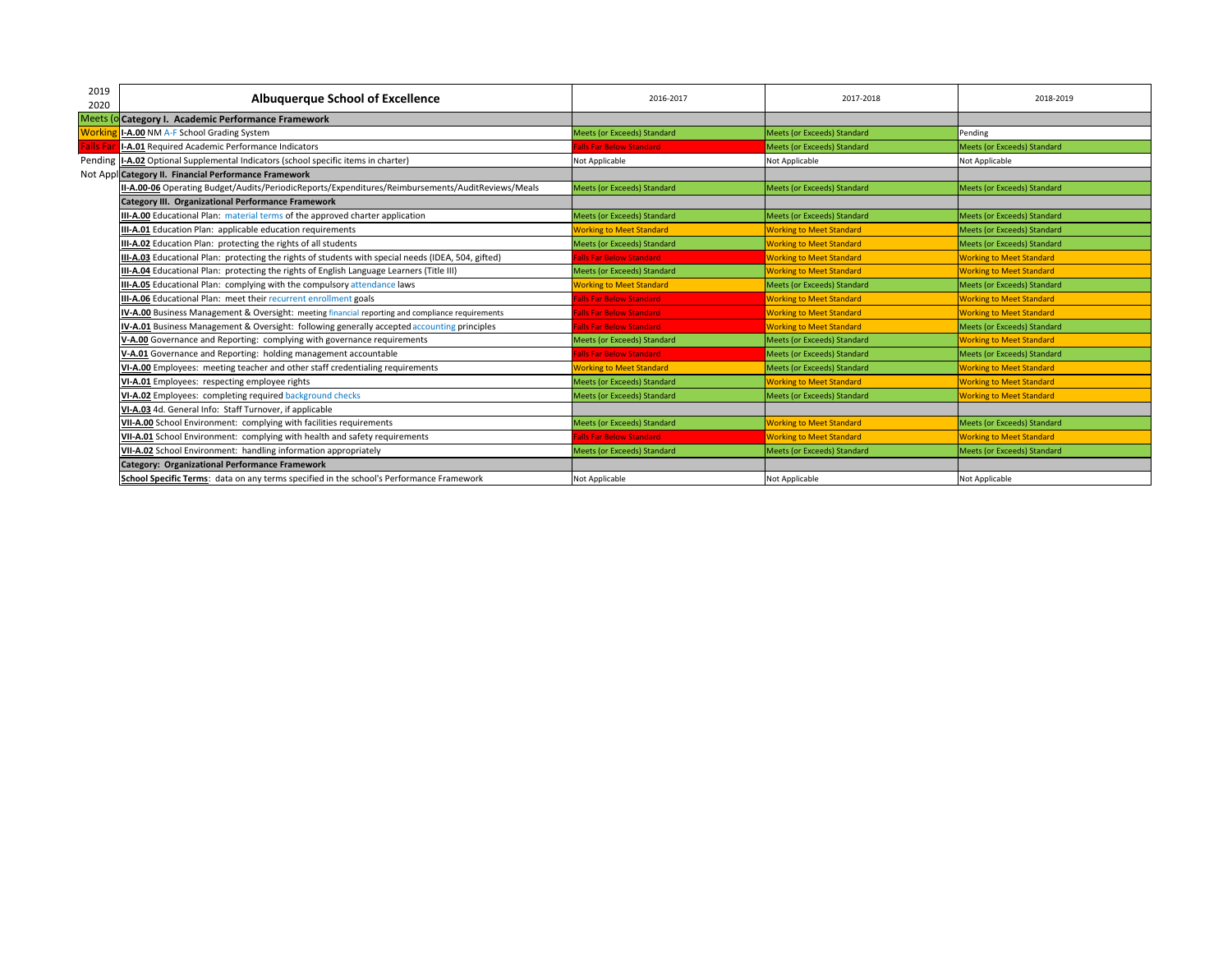| 2020             | Albuquerque Sign Language Academy                                                                   | 2016-2017                                  | 2017-2018                          | 2018-2019                                          |
|------------------|-----------------------------------------------------------------------------------------------------|--------------------------------------------|------------------------------------|----------------------------------------------------|
|                  | Meets (o Category I. Academic Performance Framework                                                 |                                            |                                    |                                                    |
| <b>Workir</b>    | I-A.00 NM A-F School Grading System                                                                 | Not Applicable                             | Not Applicable                     | Not Applicable                                     |
| <b>Falls Far</b> | I-A.01 Required Academic Performance Indicators                                                     | alls Far Below (or Does Not Meet) Standard | <b>Meets (or Exceeds) Standard</b> | Pending                                            |
|                  | Pending   I-A.02 Optional Supplemental Indicators (school specific items in charter)                | Not Applicable                             | Not Applicable                     | Not Applicable                                     |
|                  | Not Appl Category II. Financial Performance Framework                                               |                                            |                                    |                                                    |
|                  | II-A.00-06 Operating Budget/Audits/PeriodicReports/Expenditures/Reimbursements/AuditReviews/Meals   | alls Far Below (or Does Not Meet) Standard | Meets (or Exceeds) Standard        | alls Far Below (or Does Not Meet) Standard         |
|                  | Category III. Organizational Performance Framework                                                  |                                            |                                    |                                                    |
|                  | III-A.00 Educational Plan: material terms of the approved charter application                       | Meets (or Exceeds) Standard                | Meets (or Exceeds) Standard        | Meets (or Exceeds) Standard                        |
|                  | III-A.01 Education Plan: applicable education requirements                                          | alls Far Below (or Does Not Meet) Standard | <b>Working to Meet Standard</b>    | Meets (or Exceeds) Standard                        |
|                  | <b>III-A.02</b> Education Plan: protecting the rights of all students                               | <b>Meets (or Exceeds) Standard</b>         | Meets (or Exceeds) Standard        | Falls Far Below (or Does Not Meet) Standard        |
|                  | III-A.03 Educational Plan: protecting the rights of students with special needs (IDEA, 504, gifted) | alls Far Below (or Does Not Meet) Standard | Meets (or Exceeds) Standard        | <b>Working to Meet Standard</b>                    |
|                  | III-A.04 Educational Plan: protecting the rights of English Language Learners (Title III)           | alls Far Below (or Does Not Meet) Standard | <b>Meets (or Exceeds) Standard</b> | <b>Falls Far Below (or Does Not Meet) Standard</b> |
|                  | III-A.05 Educational Plan: complying with the compulsory attendance laws                            | alls Far Below (or Does Not Meet) Standard | Meets (or Exceeds) Standard        | Meets (or Exceeds) Standard                        |
|                  | III-A.06 Educational Plan: meet their recurrent enrollment goals                                    | <b>Working to Meet Standard</b>            | <b>Meets (or Exceeds) Standard</b> | <b>Working to Meet Standard</b>                    |
|                  | IV-A.00 Business Management & Oversight: meeting financial reporting and compliance requirements    | alls Far Below (or Does Not Meet) Standard | <b>Working to Meet Standard</b>    | Meets (or Exceeds) Standard                        |
|                  | IV-A.01 Business Management & Oversight: following generally accepted accounting principles         | Meets (or Exceeds) Standard                | Meets (or Exceeds) Standard        | Meets (or Exceeds) Standard                        |
|                  | V-A.00 Governance and Reporting: complying with governance requirements                             | <b>Meets (or Exceeds) Standard</b>         | Meets (or Exceeds) Standard        | Pending                                            |
|                  | V-A.01 Governance and Reporting: holding management accountable                                     | alls Far Below (or Does Not Meet) Standard | Meets (or Exceeds) Standard        | Meets (or Exceeds) Standard                        |
|                  | VI-A.00 Employees: meeting teacher and other staff credentialing requirements                       | alls Far Below (or Does Not Meet) Standard | Meets (or Exceeds) Standard        | Meets (or Exceeds) Standard                        |
|                  | VI-A.01 Employees: respecting employee rights                                                       | Meets (or Exceeds) Standard                | <b>Working to Meet Standard</b>    | Meets (or Exceeds) Standard                        |
|                  | VI-A.02 Employees: completing required background checks                                            | alls Far Below (or Does Not Meet) Standard | Meets (or Exceeds) Standard        | <b>Falls Far Below (or Does Not Meet) Standard</b> |
|                  | VI-A.03 4d. General Info: Staff Turnover, if applicable                                             |                                            |                                    | Meets (or Exceeds) Standard                        |
|                  | VII-A.00 School Environment: complying with facilities requirements                                 | <b>Meets (or Exceeds) Standard</b>         | <b>Working to Meet Standard</b>    | <b>Working to Meet Standard</b>                    |
|                  | VII-A.01 School Environment: complying with health and safety requirements                          | alls Far Below (or Does Not Meet) Standard | Meets (or Exceeds) Standard        | Meets (or Exceeds) Standard                        |
|                  | VII-A.02 School Environment: handling information appropriately                                     | Meets (or Exceeds) Standard                | <b>Meets (or Exceeds) Standard</b> | <b>Meets (or Exceeds) Standard</b>                 |
|                  | <b>Category: Organizational Performance Framework</b>                                               |                                            |                                    |                                                    |
|                  | School Specific Terms: data on any terms specified in the school's Performance Framework            | Not Applicable                             | Not Applicable                     | Not Applicable                                     |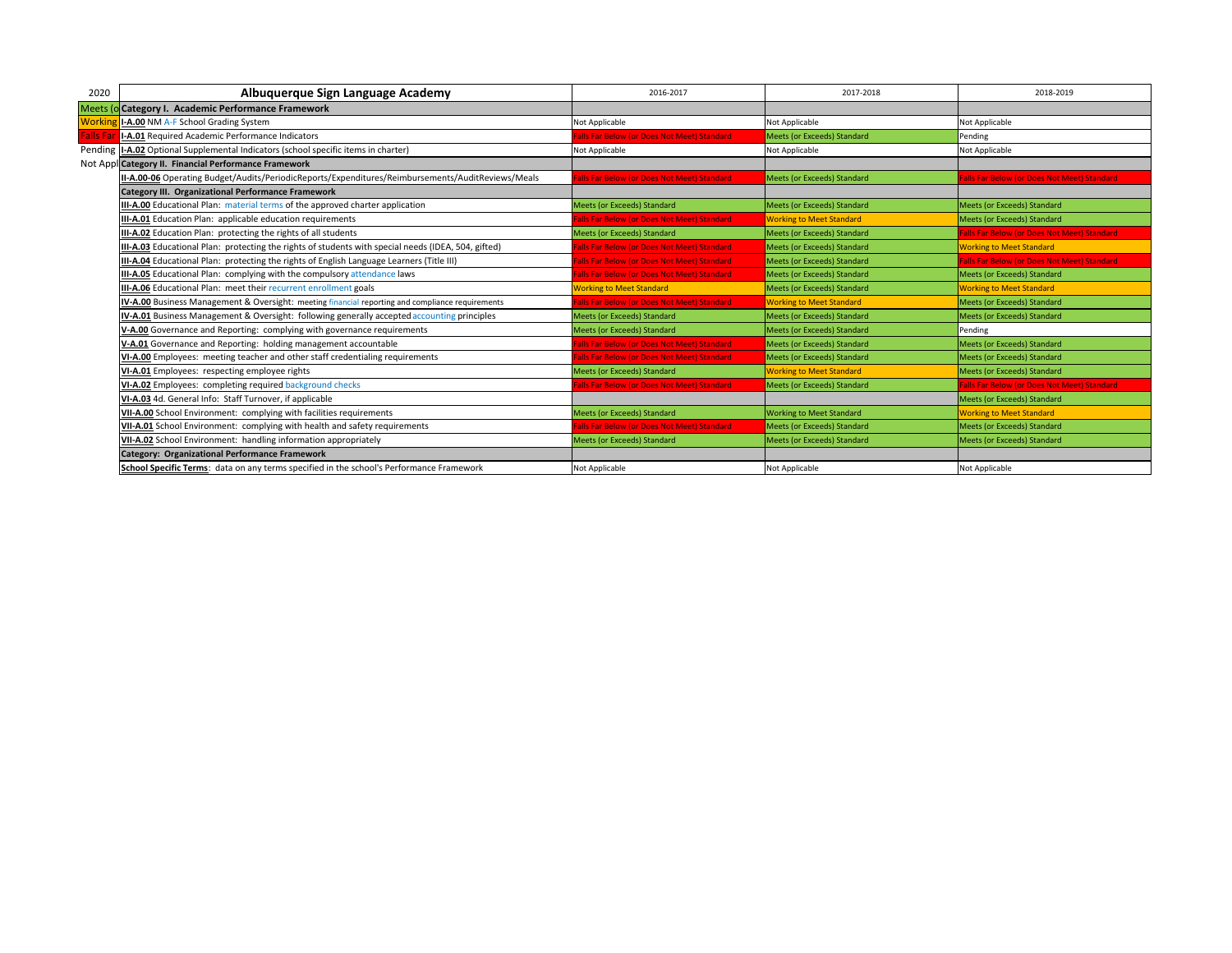| 2020            | <b>Aldo Leopold Charter</b>                                                                         | 2016-2017                                  | 2017-2018                          | 2018-2019                                   |
|-----------------|-----------------------------------------------------------------------------------------------------|--------------------------------------------|------------------------------------|---------------------------------------------|
|                 | Meets (o Category I. Academic Performance Framework                                                 |                                            |                                    |                                             |
| Workir          | I-A.00 NM A-F School Grading System                                                                 | Meets (or Exceeds) Standard                | <b>Meets (or Exceeds) Standard</b> | Pending                                     |
| <b>Falls Fa</b> | I-A.01 Required Academic Performance Indicators                                                     | alls Far Below (or Does Not Meet) Standard | <b>Meets (or Exceeds) Standard</b> | Pending                                     |
|                 | Pending  I-A.02 Optional Supplemental Indicators (school specific items in charter)                 | Not Applicable                             | Not Applicable                     | Not Applicable                              |
|                 | Not Appl Category II. Financial Performance Framework                                               |                                            |                                    |                                             |
|                 | II-A.00-06 Operating Budget/Audits/PeriodicReports/Expenditures/Reimbursements/AuditReviews/Meals   | alls Far Below (or Does Not Meet) Standard | Meets (or Exceeds) Standard        | <b>Meets (or Exceeds) Standard</b>          |
|                 | <b>Category III. Organizational Performance Framework</b>                                           |                                            |                                    |                                             |
|                 | III-A.00 Educational Plan: material terms of the approved charter application                       | Meets (or Exceeds) Standard                | <b>Meets (or Exceeds) Standard</b> | Meets (or Exceeds) Standard                 |
|                 | III-A.01 Education Plan: applicable education requirements                                          | <b>Working to Meet Standard</b>            | <b>Meets (or Exceeds) Standard</b> | <b>Working to Meet Standard</b>             |
|                 | III-A.02 Education Plan: protecting the rights of all students                                      | Meets (or Exceeds) Standard                | Meets (or Exceeds) Standard        | Meets (or Exceeds) Standard                 |
|                 | III-A.03 Educational Plan: protecting the rights of students with special needs (IDEA, 504, gifted) | <b>Working to Meet Standard</b>            | <b>Meets (or Exceeds) Standard</b> | <b>Meets (or Exceeds) Standard</b>          |
|                 | III-A.04 Educational Plan: protecting the rights of English Language Learners (Title III)           | alls Far Below (or Does Not Meet) Standard | <b>Meets (or Exceeds) Standard</b> | <b>Working to Meet Standard</b>             |
|                 | <b>III-A.05</b> Educational Plan: complying with the compulsory attendance laws                     | <b>Working to Meet Standard</b>            | <b>Meets (or Exceeds) Standard</b> | Meets (or Exceeds) Standard                 |
|                 | III-A.06 Educational Plan: meet their recurrent enrollment goals                                    | <b>Meets (or Exceeds) Standard</b>         | <b>Meets (or Exceeds) Standard</b> | Meets (or Exceeds) Standard                 |
|                 | IV-A.00 Business Management & Oversight: meeting financial reporting and compliance requirements    | Meets (or Exceeds) Standard                | <b>Working to Meet Standard</b>    | <b>Working to Meet Standard</b>             |
|                 | IV-A.01 Business Management & Oversight: following generally accepted accounting principles         | Meets (or Exceeds) Standard                | Meets (or Exceeds) Standard        | Falls Far Below (or Does Not Meet) Standard |
|                 | V-A.00 Governance and Reporting: complying with governance requirements                             | <b>Norking to Meet Standard</b>            | <b>Meets (or Exceeds) Standard</b> | <b>Working to Meet Standard</b>             |
|                 | V-A.01 Governance and Reporting: holding management accountable                                     | <b>Meets (or Exceeds) Standard</b>         | <b>Meets (or Exceeds) Standard</b> | <b>Meets (or Exceeds) Standard</b>          |
|                 | VI-A.00 Employees: meeting teacher and other staff credentialing requirements                       | <b>Working to Meet Standard</b>            | Meets (or Exceeds) Standard        | <b>Working to Meet Standard</b>             |
|                 | VI-A.01 Employees: respecting employee rights                                                       | <b>Meets (or Exceeds) Standard</b>         | <b>Meets (or Exceeds) Standard</b> | <b>Meets (or Exceeds) Standard</b>          |
|                 | VI-A.02 Employees: completing required background checks                                            | alls Far Below (or Does Not Meet) Standard | Meets (or Exceeds) Standard        | Meets (or Exceeds) Standard                 |
|                 | VI-A.03 4d. General Info: Staff Turnover, if applicable                                             |                                            |                                    | Meets (or Exceeds) Standard                 |
|                 | VII-A.00 School Environment: complying with facilities requirements                                 | Meets (or Exceeds) Standard                | Meets (or Exceeds) Standard        | <b>Meets (or Exceeds) Standard</b>          |
|                 | VII-A.01 School Environment: complying with health and safety requirements                          | <b>Working to Meet Standard</b>            | Meets (or Exceeds) Standard        | Meets (or Exceeds) Standard                 |
|                 | VII-A.02 School Environment: handling information appropriately                                     | <b>Meets (or Exceeds) Standard</b>         | <b>Meets (or Exceeds) Standard</b> | <b>Meets (or Exceeds) Standard</b>          |
|                 | <b>Category: Organizational Performance Framework</b>                                               |                                            |                                    |                                             |
|                 | School Specific Terms: data on any terms specified in the school's Performance Framework            | Not Applicable                             | Not Applicable                     | Not Applicable                              |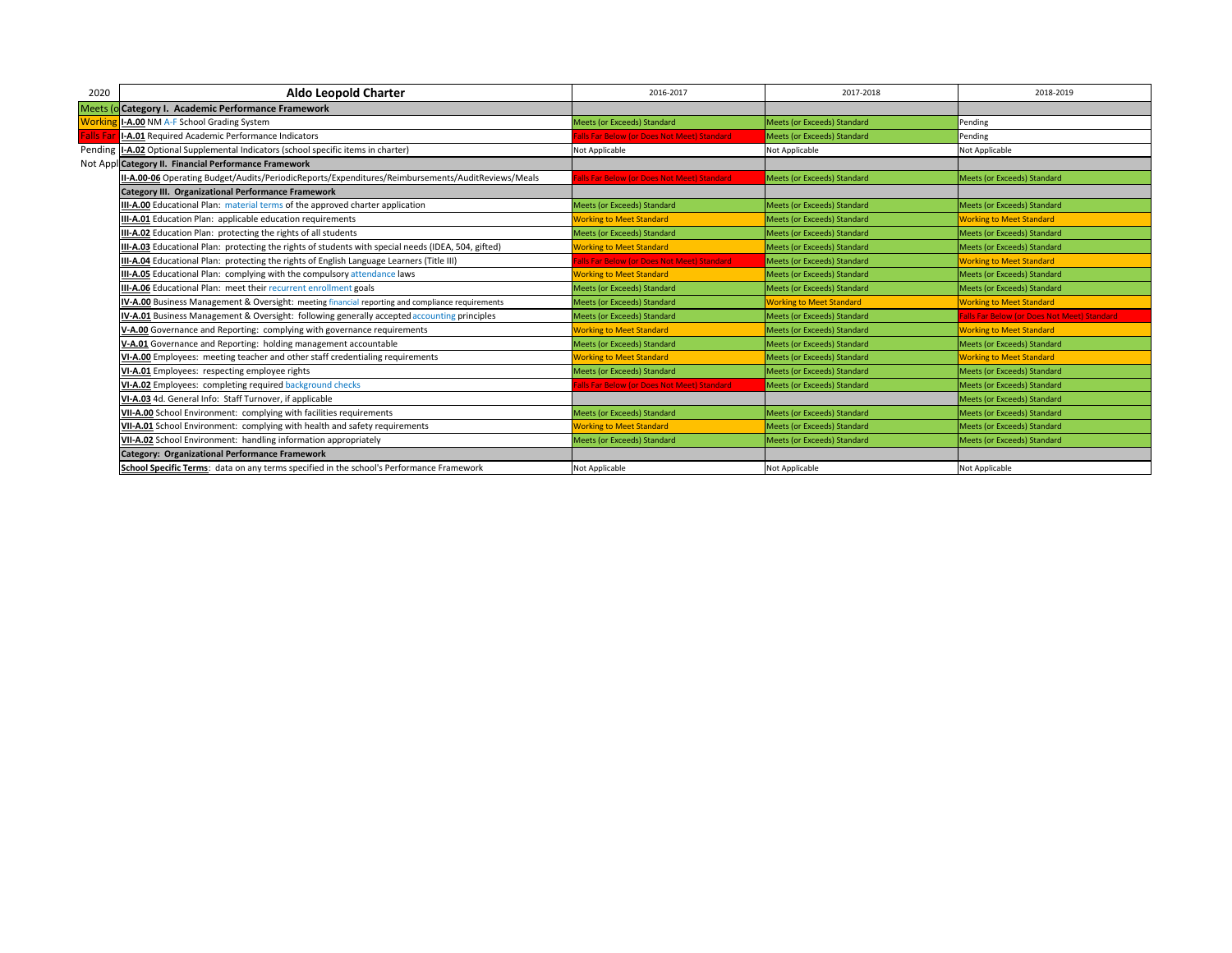| 2020            | Amy Biehl High Charter                                                                              | 2016-2017                                  | 2017-2018                          | 2018-2019                          |
|-----------------|-----------------------------------------------------------------------------------------------------|--------------------------------------------|------------------------------------|------------------------------------|
|                 | Meets (o Category I. Academic Performance Framework                                                 |                                            |                                    |                                    |
| <b>Workin</b>   | I-A.00 NM A-F School Grading System                                                                 | Meets (or Exceeds) Standard                | <b>Meets (or Exceeds) Standard</b> | Pending                            |
| <b>Falls Fa</b> | I-A.01 Required Academic Performance Indicators                                                     | alls Far Below (or Does Not Meet) Standard | Not Applicable                     | Not Applicable                     |
|                 | Pending   I-A.02 Optional Supplemental Indicators (school specific items in charter)                | Not Applicable                             | Not Applicable                     | Not Applicable                     |
|                 | Not Appl Category II. Financial Performance Framework                                               |                                            |                                    |                                    |
|                 | II-A.00-06 Operating Budget/Audits/PeriodicReports/Expenditures/Reimbursements/AuditReviews/Meals   | <b>Meets (or Exceeds) Standard</b>         | <b>Meets (or Exceeds) Standard</b> | Meets (or Exceeds) Standard        |
|                 | <b>Category III. Organizational Performance Framework</b>                                           |                                            |                                    |                                    |
|                 | III-A.00 Educational Plan: material terms of the approved charter application                       | Meets (or Exceeds) Standard                | <b>Meets (or Exceeds) Standard</b> | Meets (or Exceeds) Standard        |
|                 | III-A.01 Education Plan: applicable education requirements                                          | Meets (or Exceeds) Standard                | <b>Meets (or Exceeds) Standard</b> | Meets (or Exceeds) Standard        |
|                 | III-A.02 Education Plan: protecting the rights of all students                                      | Meets (or Exceeds) Standard                | Meets (or Exceeds) Standard        | Meets (or Exceeds) Standard        |
|                 | III-A.03 Educational Plan: protecting the rights of students with special needs (IDEA, 504, gifted) | <b>Working to Meet Standard</b>            | <b>Working to Meet Standard</b>    | <b>Meets (or Exceeds) Standard</b> |
|                 | III-A.04 Educational Plan: protecting the rights of English Language Learners (Title III)           | <b>Working to Meet Standard</b>            | <b>Working to Meet Standard</b>    | <b>Working to Meet Standard</b>    |
|                 | <b>III-A.05</b> Educational Plan: complying with the compulsory attendance laws                     | <b>Meets (or Exceeds) Standard</b>         | <b>Working to Meet Standard</b>    | <b>Working to Meet Standard</b>    |
|                 | <b>III-A.06</b> Educational Plan: meet their recurrent enrollment goals                             | Meets (or Exceeds) Standard                | <b>Meets (or Exceeds) Standard</b> | Meets (or Exceeds) Standard        |
|                 | IV-A.00 Business Management & Oversight: meeting financial reporting and compliance requirements    | alls Far Below (or Does Not Meet) Standard | <b>Working to Meet Standard</b>    | <b>Working to Meet Standard</b>    |
|                 | IV-A.01 Business Management & Oversight: following generally accepted accounting principles         | <b>Meets (or Exceeds) Standard</b>         | Meets (or Exceeds) Standard        | Meets (or Exceeds) Standard        |
|                 | V-A.00 Governance and Reporting: complying with governance requirements                             | Meets (or Exceeds) Standard                | <b>Meets (or Exceeds) Standard</b> | Pending                            |
|                 | V-A.01 Governance and Reporting: holding management accountable                                     | <b>Meets (or Exceeds) Standard</b>         | <b>Meets (or Exceeds) Standard</b> | Meets (or Exceeds) Standard        |
|                 | VI-A.00 Employees: meeting teacher and other staff credentialing requirements                       | <b>Meets (or Exceeds) Standard</b>         | Meets (or Exceeds) Standard        | <b>Working to Meet Standard</b>    |
|                 | VI-A.01 Employees: respecting employee rights                                                       | Meets (or Exceeds) Standard                | <b>Meets (or Exceeds) Standard</b> | Meets (or Exceeds) Standard        |
|                 | VI-A.02 Employees: completing required background checks                                            | <b>Working to Meet Standard</b>            | Meets (or Exceeds) Standard        | Meets (or Exceeds) Standard        |
|                 | VI-A.03 4d. General Info: Staff Turnover, if applicable                                             |                                            |                                    |                                    |
|                 | VII-A.00 School Environment: complying with facilities requirements                                 | Meets (or Exceeds) Standard                | <b>Working to Meet Standard</b>    | <b>Working to Meet Standard</b>    |
|                 | VII-A.01 School Environment: complying with health and safety requirements                          | <b>Working to Meet Standard</b>            | <b>Working to Meet Standard</b>    | <b>Working to Meet Standard</b>    |
|                 | VII-A.02 School Environment: handling information appropriately                                     | <b>Meets (or Exceeds) Standard</b>         | <b>Meets (or Exceeds) Standard</b> | Meets (or Exceeds) Standard        |
|                 | Category: Organizational Performance Framework                                                      |                                            |                                    |                                    |
|                 | School Specific Terms: data on any terms specified in the school's Performance Framework            | Not Applicable                             | Not Applicable                     | Not Applicable                     |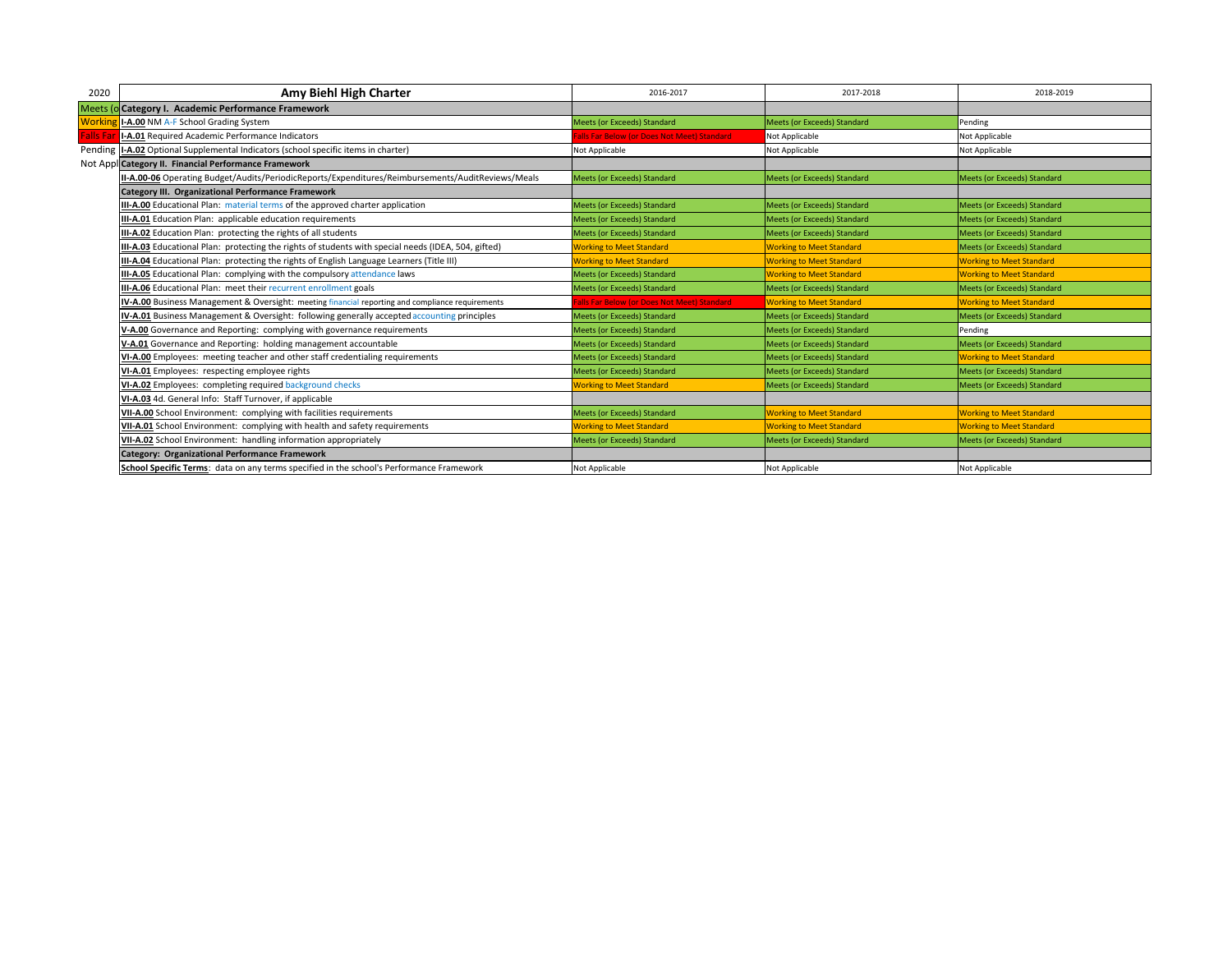| 2020            | The ASK Academy                                                                                     | 2016-2017                                  | 2017-2018                          | 2018-2019                                          |
|-----------------|-----------------------------------------------------------------------------------------------------|--------------------------------------------|------------------------------------|----------------------------------------------------|
|                 | Meets (o Category I. Academic Performance Framework                                                 |                                            |                                    |                                                    |
| Workin          | I-A.00 NM A-F School Grading System                                                                 | <b>Meets (or Exceeds) Standard</b>         | <b>Meets (or Exceeds) Standard</b> | Pending                                            |
| <b>Falls Fa</b> | I-A.01 Required Academic Performance Indicators                                                     | <b>Norking to Meet Standard</b>            | <b>Meets (or Exceeds) Standard</b> | Meets (or Exceeds) Standard                        |
|                 | Pending   I-A.02 Optional Supplemental Indicators (school specific items in charter)                | Not Applicable                             | Not Applicable                     | Not Applicable                                     |
|                 | Not Appl Category II. Financial Performance Framework                                               |                                            |                                    |                                                    |
|                 | II-A.00-06 Operating Budget/Audits/PeriodicReports/Expenditures/Reimbursements/AuditReviews/Meals   | <b>Meets (or Exceeds) Standard</b>         | <b>Meets (or Exceeds) Standard</b> | Meets (or Exceeds) Standard                        |
|                 | <b>Category III. Organizational Performance Framework</b>                                           |                                            |                                    |                                                    |
|                 | III-A.00 Educational Plan: material terms of the approved charter application                       | <b>Meets (or Exceeds) Standard</b>         | Meets (or Exceeds) Standard        | Meets (or Exceeds) Standard                        |
|                 | III-A.01 Education Plan: applicable education requirements                                          | <b>Working to Meet Standard</b>            | <b>Working to Meet Standard</b>    | <b>Meets (or Exceeds) Standard</b>                 |
|                 | III-A.02 Education Plan: protecting the rights of all students                                      | Meets (or Exceeds) Standard                | Meets (or Exceeds) Standard        | Meets (or Exceeds) Standard                        |
|                 | III-A.03 Educational Plan: protecting the rights of students with special needs (IDEA, 504, gifted) | <b>Working to Meet Standard</b>            | <b>Working to Meet Standard</b>    | Meets (or Exceeds) Standard                        |
|                 | III-A.04 Educational Plan: protecting the rights of English Language Learners (Title III)           | alls Far Below (or Does Not Meet) Standard | <b>Working to Meet Standard</b>    | <b>Working to Meet Standard</b>                    |
|                 | <b>III-A.05</b> Educational Plan: complying with the compulsory attendance laws                     | <b>Working to Meet Standard</b>            | Meets (or Exceeds) Standard        | Meets (or Exceeds) Standard                        |
|                 | III-A.06 Educational Plan: meet their recurrent enrollment goals                                    | <b>Working to Meet Standard</b>            | <b>Meets (or Exceeds) Standard</b> | Meets (or Exceeds) Standard                        |
|                 | IV-A.00 Business Management & Oversight: meeting financial reporting and compliance requirements    | <b>Working to Meet Standard</b>            | <b>Working to Meet Standard</b>    | <b>Falls Far Below (or Does Not Meet) Standard</b> |
|                 | <b>IV-A.01</b> Business Management & Oversight: following generally accepted accounting principles  | <b>Working to Meet Standard</b>            | Meets (or Exceeds) Standard        | <b>Working to Meet Standard</b>                    |
|                 | V-A.00 Governance and Reporting: complying with governance requirements                             | <b>Meets (or Exceeds) Standard</b>         | <b>Meets (or Exceeds) Standard</b> | <b>Working to Meet Standard</b>                    |
|                 | V-A.01 Governance and Reporting: holding management accountable                                     | <b>Meets (or Exceeds) Standard</b>         | <b>Meets (or Exceeds) Standard</b> | Meets (or Exceeds) Standard                        |
|                 | VI-A.00 Employees: meeting teacher and other staff credentialing requirements                       | <b>Meets (or Exceeds) Standard</b>         | Meets (or Exceeds) Standard        | <b>Working to Meet Standard</b>                    |
|                 | VI-A.01 Employees: respecting employee rights                                                       | <b>Meets (or Exceeds) Standard</b>         | <b>Meets (or Exceeds) Standard</b> | <b>Working to Meet Standard</b>                    |
|                 | VI-A.02 Employees: completing required background checks                                            | Meets (or Exceeds) Standard                | Meets (or Exceeds) Standard        | Meets (or Exceeds) Standard                        |
|                 | VI-A.03 4d. General Info: Staff Turnover, if applicable                                             |                                            |                                    | Meets (or Exceeds) Standard                        |
|                 | VII-A.00 School Environment: complying with facilities requirements                                 | Meets (or Exceeds) Standard                | Meets (or Exceeds) Standard        | Meets (or Exceeds) Standard                        |
|                 | VII-A.01 School Environment: complying with health and safety requirements                          | Meets (or Exceeds) Standard                | <b>Working to Meet Standard</b>    | Meets (or Exceeds) Standard                        |
|                 | VII-A.02 School Environment: handling information appropriately                                     | <b>Meets (or Exceeds) Standard</b>         | <b>Meets (or Exceeds) Standard</b> | Meets (or Exceeds) Standard                        |
|                 | Category: Organizational Performance Framework                                                      |                                            |                                    |                                                    |
|                 | School Specific Terms: data on any terms specified in the school's Performance Framework            | Not Applicable                             | Not Applicable                     | Not Applicable                                     |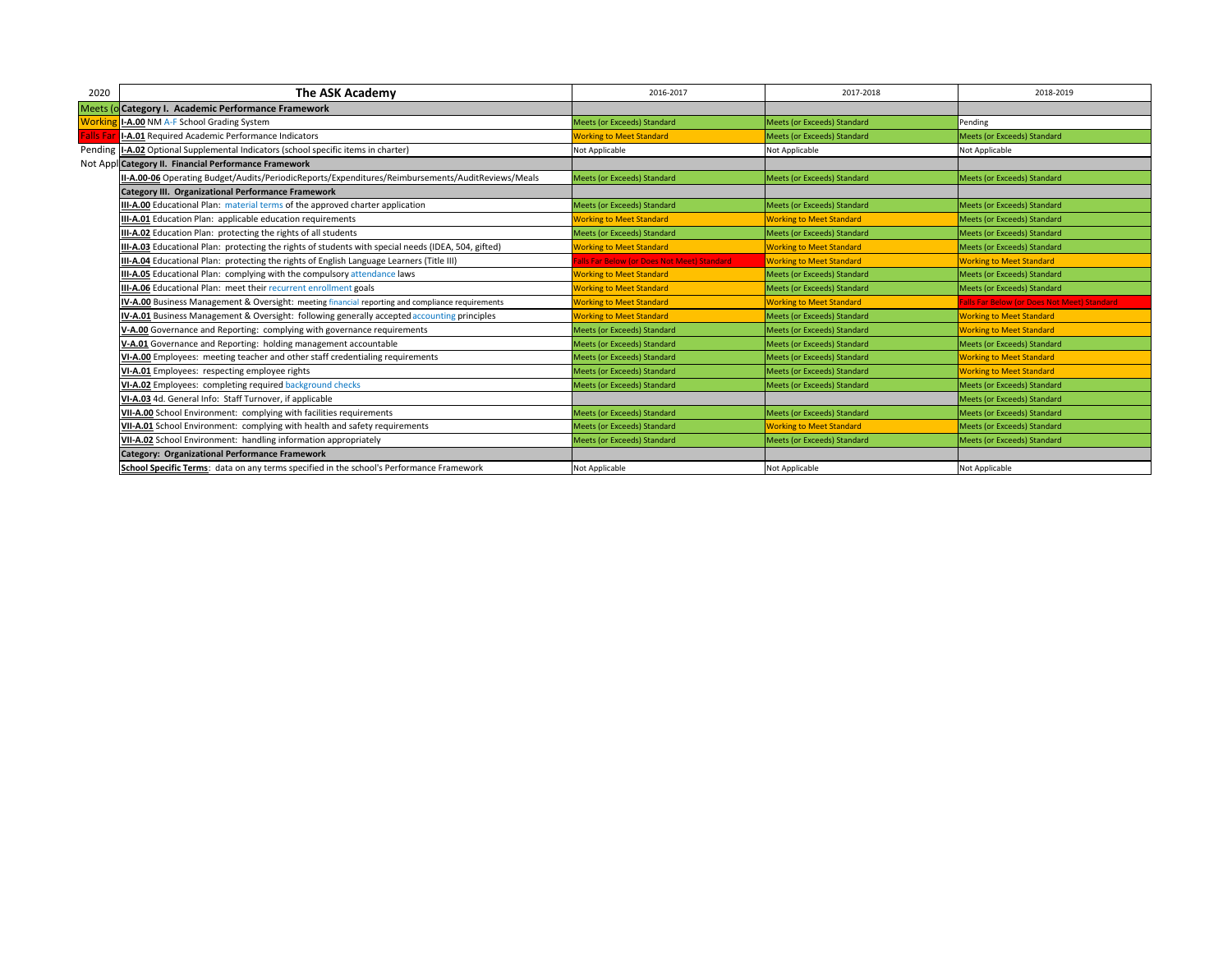| 2020           | <b>DEAP</b>                                                                                         | 2016-2017                                  | 2017-2018                                          | 2018-2019                                          |
|----------------|-----------------------------------------------------------------------------------------------------|--------------------------------------------|----------------------------------------------------|----------------------------------------------------|
|                | Meets (o Category I. Academic Performance Framework                                                 |                                            |                                                    |                                                    |
| <b>Working</b> | I-A.00 NM A-F School Grading System                                                                 | Meets (or Exceeds) Standard                | <b>Meets (or Exceeds) Standard</b>                 | Pending                                            |
| Falls Fa       | I-A.01 Required Academic Performance Indicators                                                     | alls Far Below (or Does Not Meet) Standard | <b>Meets (or Exceeds) Standard</b>                 | alls Far Below (or Does Not Meet) Standard         |
|                | Pending   I-A.02 Optional Supplemental Indicators (school specific items in charter)                | Not Applicable                             | Not Applicable                                     | Not Applicable                                     |
|                | Not Appl Category II. Financial Performance Framework                                               |                                            |                                                    |                                                    |
|                | II-A.00-06 Operating Budget/Audits/PeriodicReports/Expenditures/Reimbursements/AuditReviews/Meals   | alls Far Below (or Does Not Meet) Standard | Falls Far Below (or Does Not Meet) Standard        | Meets (or Exceeds) Standard                        |
|                | Category III. Organizational Performance Framework                                                  |                                            |                                                    |                                                    |
|                | III-A.00 Educational Plan: material terms of the approved charter application                       | <b>Norking to Meet Standard</b>            | <b>Working to Meet Standard</b>                    | <b>Meets (or Exceeds) Standard</b>                 |
|                | III-A.01 Education Plan: applicable education requirements                                          | alls Far Below (or Does Not Meet) Standard | <b>Working to Meet Standard</b>                    | <b>Meets (or Exceeds) Standard</b>                 |
|                | III-A.02 Education Plan: protecting the rights of all students                                      | <b>Working to Meet Standard</b>            | <b>Falls Far Below (or Does Not Meet) Standard</b> | Meets (or Exceeds) Standard                        |
|                | III-A.03 Educational Plan: protecting the rights of students with special needs (IDEA, 504, gifted) | alls Far Below (or Does Not Meet) Standard | <b>Working to Meet Standard</b>                    | <b>Working to Meet Standard</b>                    |
|                | III-A.04 Educational Plan: protecting the rights of English Language Learners (Title III)           | <b>Working to Meet Standard</b>            | Falls Far Below (or Does Not Meet) Standard        | <b>Falls Far Below (or Does Not Meet) Standard</b> |
|                | <b>III-A.05</b> Educational Plan: complying with the compulsory attendance laws                     | <b>Working to Meet Standard</b>            | <b>Meets (or Exceeds) Standard</b>                 | <b>Meets (or Exceeds) Standard</b>                 |
|                | III-A.06 Educational Plan: meet their recurrent enrollment goals                                    | <b>Norking to Meet Standard</b>            | <b>Working to Meet Standard</b>                    | <b>Working to Meet Standard</b>                    |
|                | IV-A.00 Business Management & Oversight: meeting financial reporting and compliance requirements    | alls Far Below (or Does Not Meet) Standard | <b>Falls Far Below (or Does Not Meet) Standard</b> | <b>Working to Meet Standard</b>                    |
|                | IV-A.01 Business Management & Oversight: following generally accepted accounting principles         | alls Far Below (or Does Not Meet) Standard | <b>Falls Far Below (or Does Not Meet) Standard</b> | Meets (or Exceeds) Standard                        |
|                | V-A.00 Governance and Reporting: complying with governance requirements                             | alls Far Below (or Does Not Meet) Standard | Meets (or Exceeds) Standard                        | <b>Working to Meet Standard</b>                    |
|                | V-A.01 Governance and Reporting: holding management accountable                                     | alls Far Below (or Does Not Meet) Standard | <b>Falls Far Below (or Does Not Meet) Standard</b> | Falls Far Below (or Does Not Meet) Standard        |
|                | VI-A.00 Employees: meeting teacher and other staff credentialing requirements                       | Meets (or Exceeds) Standard                | Falls Far Below (or Does Not Meet) Standard        | <b>Meets (or Exceeds) Standard</b>                 |
|                | VI-A.01 Employees: respecting employee rights                                                       | alls Far Below (or Does Not Meet) Standard | <b>Falls Far Below (or Does Not Meet) Standard</b> | <b>Working to Meet Standard</b>                    |
|                | VI-A.02 Employees: completing required background checks                                            | Meets (or Exceeds) Standard                | <b>Working to Meet Standard</b>                    | meets (or Exceeds) Standard                        |
|                | VI-A.03 4d. General Info: Staff Turnover, if applicable                                             |                                            |                                                    | <b>Meets (or Exceeds) Standard</b>                 |
|                | VII-A.00 School Environment: complying with facilities requirements                                 | Meets (or Exceeds) Standard                | <b>Meets (or Exceeds) Standard</b>                 | <b>Working to Meet Standard</b>                    |
|                | VII-A.01 School Environment: complying with health and safety requirements                          | alls Far Below (or Does Not Meet) Standard | <b>Working to Meet Standard</b>                    | <b>Working to Meet Standard</b>                    |
|                | VII-A.02 School Environment: handling information appropriately                                     | alls Far Below (or Does Not Meet) Standard | <b>Meets (or Exceeds) Standard</b>                 | <b>Meets (or Exceeds) Standard</b>                 |
|                | <b>Category: Organizational Performance Framework</b>                                               |                                            |                                                    |                                                    |
|                | School Specific Terms: data on any terms specified in the school's Performance Framework            | alls Far Below (or Does Not Meet) Standard | Not Rated                                          | alls Far Below (or Does Not Meet) Standard         |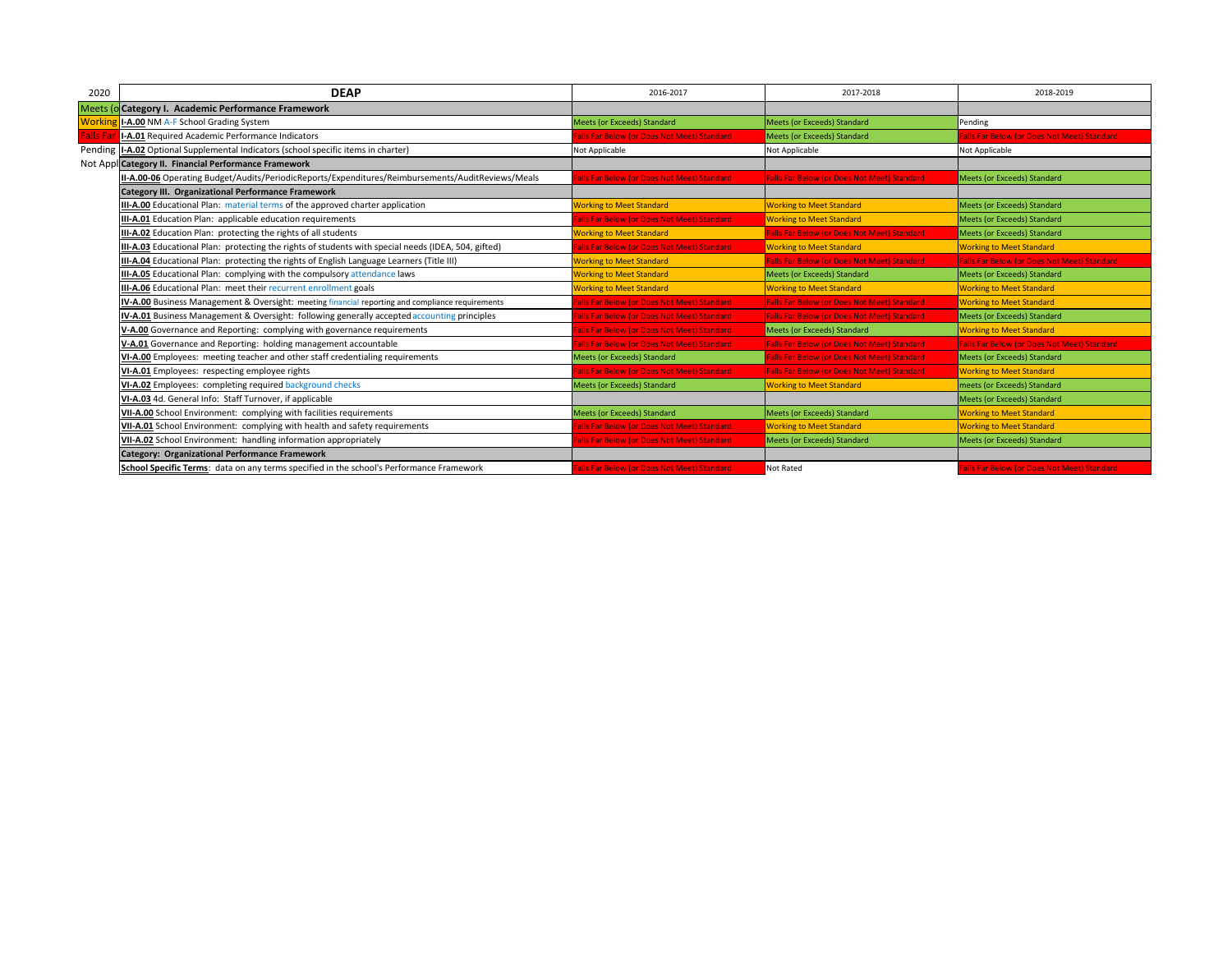| 2020            | <b>Las Montanas</b>                                                                                 | 2016-2017                                  | 2017-2018                          | 2018-2019                                   |
|-----------------|-----------------------------------------------------------------------------------------------------|--------------------------------------------|------------------------------------|---------------------------------------------|
|                 | Meets (o Category I. Academic Performance Framework                                                 |                                            |                                    |                                             |
| Workir          | I-A.00 NM A-F School Grading System                                                                 | alls Far Below (or Does Not Meet) Standard | <b>Meets (or Exceeds) Standard</b> | Pending                                     |
| <b>Falls Fa</b> | I-A.01 Required Academic Performance Indicators                                                     | alls Far Below (or Does Not Meet) Standard | <b>Meets (or Exceeds) Standard</b> | Falls Far Below (or Does Not Meet) Standard |
|                 | Pending  I-A.02 Optional Supplemental Indicators (school specific items in charter)                 | alls Far Below (or Does Not Meet) Standard | Not Applicable                     | Not Applicable                              |
|                 | Not Appl Category II. Financial Performance Framework                                               |                                            |                                    |                                             |
|                 | II-A.00-06 Operating Budget/Audits/PeriodicReports/Expenditures/Reimbursements/AuditReviews/Meals   | alls Far Below (or Does Not Meet) Standard | Meets (or Exceeds) Standard        | Meets (or Exceeds) Standard                 |
|                 | Category III. Organizational Performance Framework                                                  |                                            |                                    |                                             |
|                 | III-A.00 Educational Plan: material terms of the approved charter application                       | <b>Norking to Meet Standard</b>            | Meets (or Exceeds) Standard        | Meets (or Exceeds) Standard                 |
|                 | III-A.01 Education Plan: applicable education requirements                                          | <b>Working to Meet Standard</b>            | <b>Meets (or Exceeds) Standard</b> | Meets (or Exceeds) Standard                 |
|                 | III-A.02 Education Plan: protecting the rights of all students                                      | alls Far Below (or Does Not Meet) Standard | <b>Working to Meet Standard</b>    | <b>Meets (or Exceeds) Standard</b>          |
|                 | III-A.03 Educational Plan: protecting the rights of students with special needs (IDEA, 504, gifted) | Meets (or Exceeds) Standard                | <b>Working to Meet Standard</b>    | Meets (or Exceeds) Standard                 |
|                 | III-A.04 Educational Plan: protecting the rights of English Language Learners (Title III)           | alls Far Below (or Does Not Meet) Standard | <b>Working to Meet Standard</b>    | <b>Working to Meet Standard</b>             |
|                 | III-A.05 Educational Plan: complying with the compulsory attendance laws                            | <b>Norking to Meet Standard</b>            | Meets (or Exceeds) Standard        | Meets (or Exceeds) Standard                 |
|                 | <b>III-A.06</b> Educational Plan: meet their recurrent enrollment goals                             | alls Far Below (or Does Not Meet) Standard | <b>Working to Meet Standard</b>    | <b>Working to Meet Standard</b>             |
|                 | IV-A.00 Business Management & Oversight: meeting financial reporting and compliance requirements    | alls Far Below (or Does Not Meet) Standard | Meets (or Exceeds) Standard        | <b>Working to Meet Standard</b>             |
|                 | IV-A.01 Business Management & Oversight: following generally accepted accounting principles         | Meets (or Exceeds) Standard                | <b>Meets (or Exceeds) Standard</b> | <b>Working to Meet Standard</b>             |
|                 | V-A.00 Governance and Reporting: complying with governance requirements                             | alls Far Below (or Does Not Meet) Standard | <b>Meets (or Exceeds) Standard</b> | <b>Meets (or Exceeds) Standard</b>          |
|                 | V-A.01 Governance and Reporting: holding management accountable                                     | alls Far Below (or Does Not Meet) Standard | Meets (or Exceeds) Standard        | Meets (or Exceeds) Standard                 |
|                 | VI-A.00 Employees: meeting teacher and other staff credentialing requirements                       | <b>Working to Meet Standard</b>            | Meets (or Exceeds) Standard        | <b>Meets (or Exceeds) Standard</b>          |
|                 | VI-A.01 Employees: respecting employee rights                                                       | <b>Meets (or Exceeds) Standard</b>         | <b>Working to Meet Standard</b>    | Meets (or Exceeds) Standard                 |
|                 | VI-A.02 Employees: completing required background checks                                            | Meets (or Exceeds) Standard                | Meets (or Exceeds) Standard        | <b>Working to Meet Standard</b>             |
|                 | VI-A.03 4d. General Info: Staff Turnover, if applicable                                             |                                            |                                    |                                             |
|                 | VII-A.00 School Environment: complying with facilities requirements                                 | Meets (or Exceeds) Standard                | <b>Working to Meet Standard</b>    | <b>Working to Meet Standard</b>             |
|                 | VII-A.01 School Environment: complying with health and safety requirements                          | <b>Norking to Meet Standard</b>            | <b>Working to Meet Standard</b>    | <b>Working to Meet Standard</b>             |
|                 | VII-A.02 School Environment: handling information appropriately                                     | <b>Meets (or Exceeds) Standard</b>         | <b>Meets (or Exceeds) Standard</b> | <b>Meets (or Exceeds) Standard</b>          |
|                 | Category: Organizational Performance Framework                                                      |                                            |                                    |                                             |
|                 | School Specific Terms: data on any terms specified in the school's Performance Framework            | Not Applicable                             | Not Applicable                     | Not Applicable                              |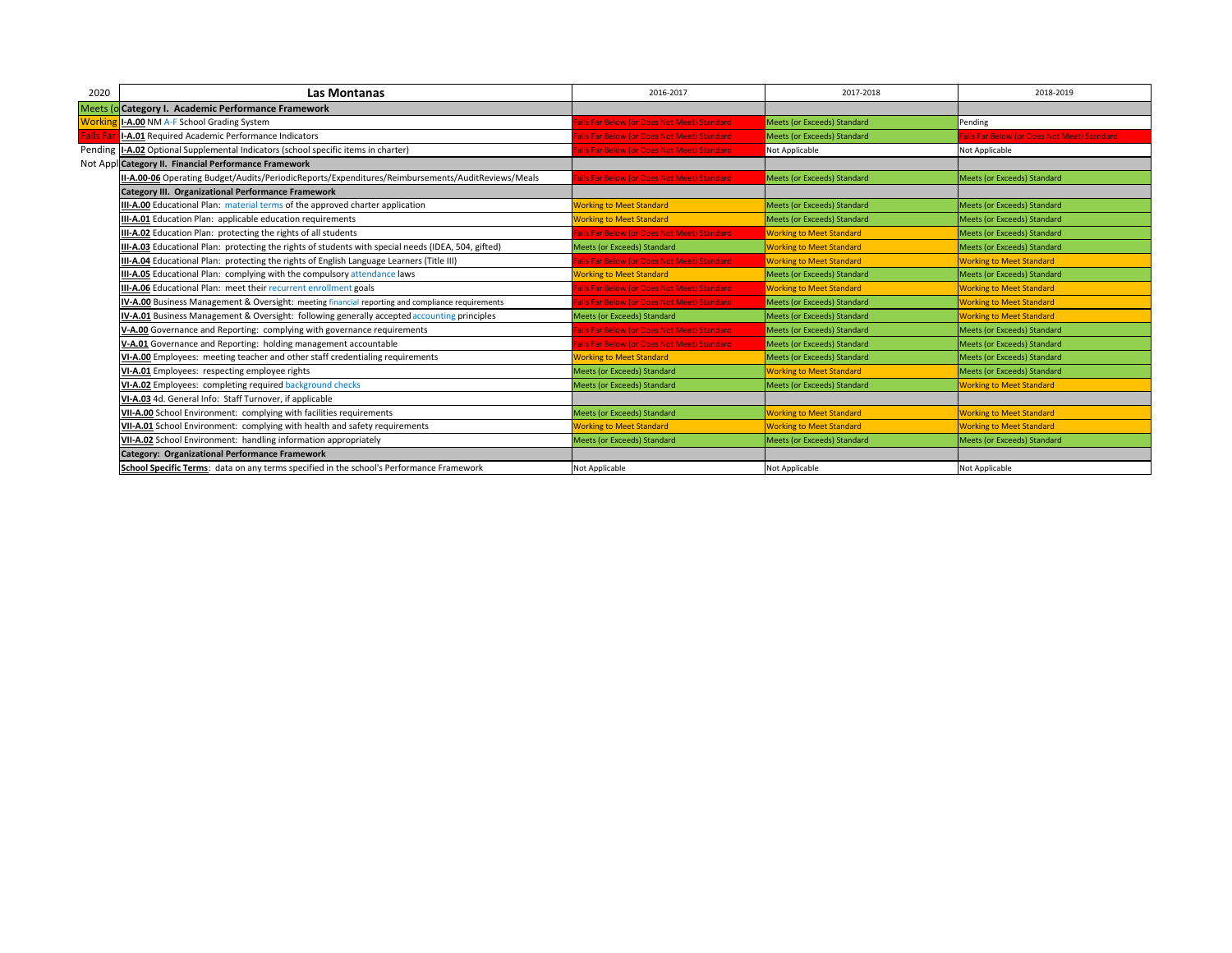| 2020            | The MASTERS Program                                                                                 | 2016-2017                                  | 2017-2018                                          | 2018-2019                          |
|-----------------|-----------------------------------------------------------------------------------------------------|--------------------------------------------|----------------------------------------------------|------------------------------------|
|                 | Meets (o Category I. Academic Performance Framework                                                 |                                            |                                                    |                                    |
| Workir          | I-A.00 NM A-F School Grading System                                                                 | Meets (or Exceeds) Standard                | Meets (or Exceeds) Standard                        | Pending                            |
| <b>Falls Fa</b> | I-A.01 Required Academic Performance Indicators                                                     | <b>Meets (or Exceeds) Standard</b>         | <b>Meets (or Exceeds) Standard</b>                 | <b>Meets (or Exceeds) Standard</b> |
|                 | Pending  I-A.02 Optional Supplemental Indicators (school specific items in charter)                 | Not Applicable                             | Not Applicable                                     | Not Applicable                     |
|                 | Not Appl Category II. Financial Performance Framework                                               |                                            |                                                    |                                    |
|                 | II-A.00-06 Operating Budget/Audits/PeriodicReports/Expenditures/Reimbursements/AuditReviews/Meals   | <b>Meets (or Exceeds) Standard</b>         | <b>Meets (or Exceeds) Standard</b>                 | <b>Meets (or Exceeds) Standard</b> |
|                 | <b>Category III. Organizational Performance Framework</b>                                           |                                            |                                                    |                                    |
|                 | III-A.00 Educational Plan: material terms of the approved charter application                       | Meets (or Exceeds) Standard                | Meets (or Exceeds) Standard                        | <b>Meets (or Exceeds) Standard</b> |
|                 | III-A.01 Education Plan: applicable education requirements                                          | <b>Working to Meet Standard</b>            | Meets (or Exceeds) Standard                        | <b>Meets (or Exceeds) Standard</b> |
|                 | III-A.02 Education Plan: protecting the rights of all students                                      | <b>Working to Meet Standard</b>            | <b>Working to Meet Standard</b>                    | Meets (or Exceeds) Standard        |
|                 | III-A.03 Educational Plan: protecting the rights of students with special needs (IDEA, 504, gifted) | <b>Working to Meet Standard</b>            | Meets (or Exceeds) Standard                        | <b>Meets (or Exceeds) Standard</b> |
|                 | III-A.04 Educational Plan: protecting the rights of English Language Learners (Title III)           | <b>Working to Meet Standard</b>            | <b>Working to Meet Standard</b>                    | <b>Working to Meet Standard</b>    |
|                 | <b>III-A.05</b> Educational Plan: complying with the compulsory attendance laws                     | <b>Working to Meet Standard</b>            | Meets (or Exceeds) Standard                        | <b>Working to Meet Standard</b>    |
|                 | III-A.06 Educational Plan: meet their recurrent enrollment goals                                    | Meets (or Exceeds) Standard                | Meets (or Exceeds) Standard                        | Meets (or Exceeds) Standard        |
|                 | IV-A.00 Business Management & Oversight: meeting financial reporting and compliance requirements    | alls Far Below (or Does Not Meet) Standard | <b>Falls Far Below (or Does Not Meet) Standard</b> | <b>Working to Meet Standard</b>    |
|                 | <b>IV-A.01</b> Business Management & Oversight: following generally accepted accounting principles  | alls Far Below (or Does Not Meet) Standard | Meets (or Exceeds) Standard                        | Meets (or Exceeds) Standard        |
|                 | V-A.00 Governance and Reporting: complying with governance requirements                             | Meets (or Exceeds) Standard                | <b>Meets (or Exceeds) Standard</b>                 | <b>Working to Meet Standard</b>    |
|                 | V-A.01 Governance and Reporting: holding management accountable                                     | Meets (or Exceeds) Standard                | <b>Meets (or Exceeds) Standard</b>                 | <b>Meets (or Exceeds) Standard</b> |
|                 | VI-A.00 Employees: meeting teacher and other staff credentialing requirements                       | Meets (or Exceeds) Standard                | Meets (or Exceeds) Standard                        | Meets (or Exceeds) Standard        |
|                 | VI-A.01 Employees: respecting employee rights                                                       | Meets (or Exceeds) Standard                | <b>Working to Meet Standard</b>                    | <b>Meets (or Exceeds) Standard</b> |
|                 | VI-A.02 Employees: completing required background checks                                            | <b>Working to Meet Standard</b>            | <b>Meets (or Exceeds) Standard</b>                 | Meets (or Exceeds) Standard        |
|                 | VI-A.03 4d. General Info: Staff Turnover, if applicable                                             |                                            |                                                    |                                    |
|                 | VII-A.00 School Environment: complying with facilities requirements                                 | Meets (or Exceeds) Standard                | <b>Working to Meet Standard</b>                    | <b>Working to Meet Standard</b>    |
|                 | VII-A.01 School Environment: complying with health and safety requirements                          | alls Far Below (or Does Not Meet) Standard | <b>Working to Meet Standard</b>                    | <b>Working to Meet Standard</b>    |
|                 | VII-A.02 School Environment: handling information appropriately                                     | <b>Working to Meet Standard</b>            | Meets (or Exceeds) Standard                        | <b>Meets (or Exceeds) Standard</b> |
|                 | <b>Category: Organizational Performance Framework</b>                                               |                                            |                                                    |                                    |
|                 | School Specific Terms: data on any terms specified in the school's Performance Framework            | Not Applicable                             | Not Applicable                                     | Not Applicable                     |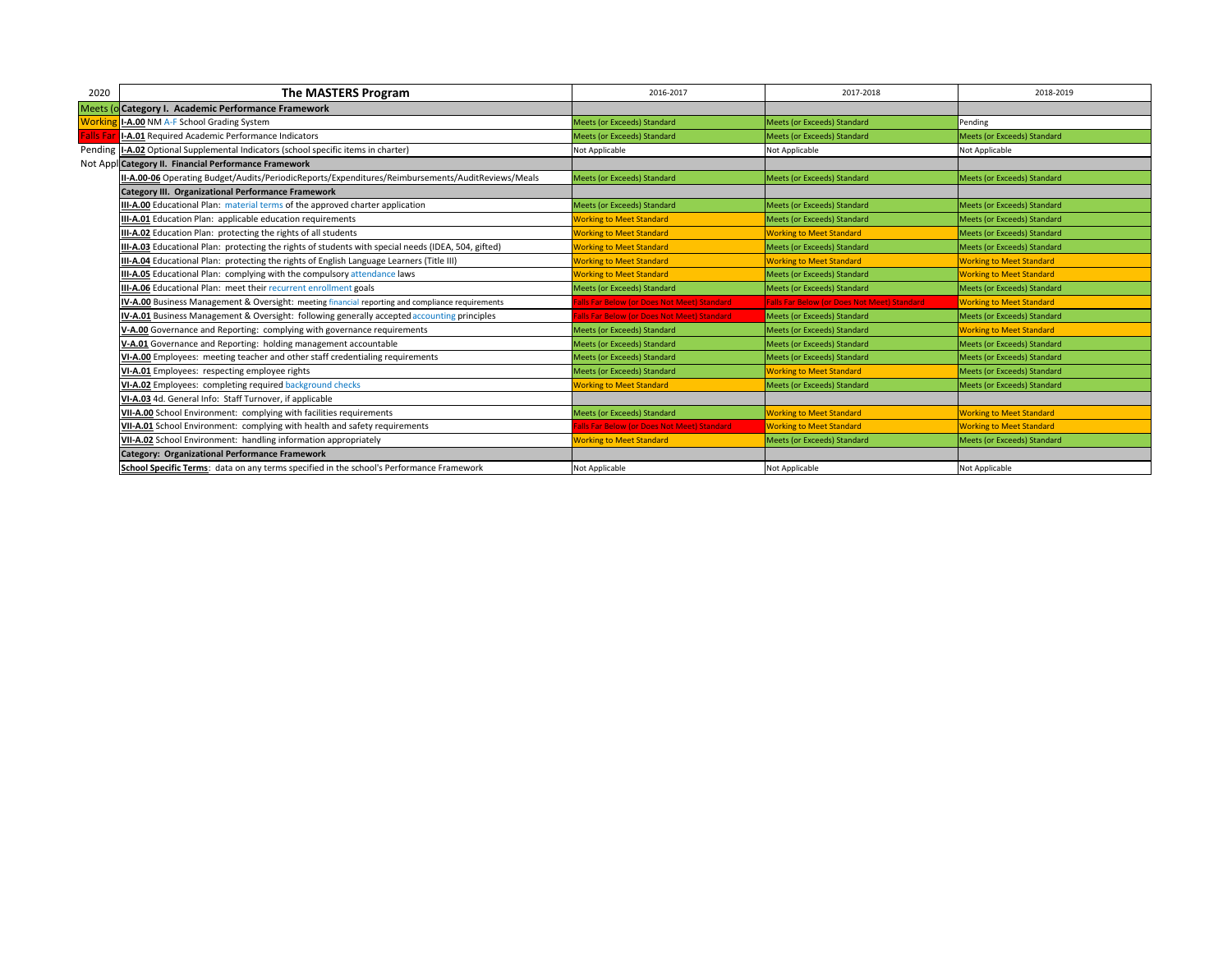| 2020            | Monte del Sol                                                                                       | 2016-2017                                  | 2017-2018                                          | 2018-2019                                          |
|-----------------|-----------------------------------------------------------------------------------------------------|--------------------------------------------|----------------------------------------------------|----------------------------------------------------|
|                 | Meets (o Category I. Academic Performance Framework                                                 |                                            |                                                    |                                                    |
| Workir          | I-A.00 NM A-F School Grading System                                                                 | Meets (or Exceeds) Standard                | alls Far Below (or Does Not Meet) Standard         | Pending                                            |
| <b>Falls Fa</b> | I-A.01 Required Academic Performance Indicators                                                     | alls Far Below (or Does Not Meet) Standard | <b>Falls Far Below (or Does Not Meet) Standard</b> | Pending                                            |
|                 | Pending  I-A.02 Optional Supplemental Indicators (school specific items in charter)                 | Not Applicable                             | Meets (or Exceeds) Standard                        | Pending                                            |
|                 | Not Appl Category II. Financial Performance Framework                                               |                                            |                                                    |                                                    |
|                 | II-A.00-06 Operating Budget/Audits/PeriodicReports/Expenditures/Reimbursements/AuditReviews/Meals   | <b>Meets (or Exceeds) Standard</b>         | Meets (or Exceeds) Standard                        | <b>Meets (or Exceeds) Standard</b>                 |
|                 | Category III. Organizational Performance Framework                                                  |                                            |                                                    |                                                    |
|                 | III-A.00 Educational Plan: material terms of the approved charter application                       | Meets (or Exceeds) Standard                | Meets (or Exceeds) Standard                        | Meets (or Exceeds) Standard                        |
|                 | III-A.01 Education Plan: applicable education requirements                                          | <b>Working to Meet Standard</b>            | <b>Meets (or Exceeds) Standard</b>                 | <b>Working to Meet Standard</b>                    |
|                 | III-A.02 Education Plan: protecting the rights of all students                                      | <b>Meets (or Exceeds) Standard</b>         | <b>Working to Meet Standard</b>                    | <b>Meets (or Exceeds) Standard</b>                 |
|                 | III-A.03 Educational Plan: protecting the rights of students with special needs (IDEA, 504, gifted) | alls Far Below (or Does Not Meet) Standard | <b>Working to Meet Standard</b>                    | <b>Working to Meet Standard</b>                    |
|                 | III-A.04 Educational Plan: protecting the rights of English Language Learners (Title III)           | alls Far Below (or Does Not Meet) Standard | <b>Falls Far Below (or Does Not Meet) Standard</b> | <b>Working to Meet Standard</b>                    |
|                 | III-A.05 Educational Plan: complying with the compulsory attendance laws                            | <b>Working to Meet Standard</b>            | <b>Falls Far Below (or Does Not Meet) Standard</b> | Meets (or Exceeds) Standard                        |
|                 | <b>III-A.06</b> Educational Plan: meet their recurrent enrollment goals                             | <b>Meets (or Exceeds) Standard</b>         | <b>Working to Meet Standard</b>                    | <b>Working to Meet Standard</b>                    |
|                 | IV-A.00 Business Management & Oversight: meeting financial reporting and compliance requirements    | alls Far Below (or Does Not Meet) Standard | <b>Falls Far Below (or Does Not Meet) Standard</b> | <b>Working to Meet Standard</b>                    |
|                 | IV-A.01 Business Management & Oversight: following generally accepted accounting principles         | alls Far Below (or Does Not Meet) Standard | <b>Falls Far Below (or Does Not Meet) Standard</b> | <b>Falls Far Below (or Does Not Meet) Standard</b> |
|                 | V-A.00 Governance and Reporting: complying with governance requirements                             | Meets (or Exceeds) Standard                | Meets (or Exceeds) Standard                        | <b>Working to Meet Standard</b>                    |
|                 | V-A.01 Governance and Reporting: holding management accountable                                     | Meets (or Exceeds) Standard                | Meets (or Exceeds) Standard                        | Meets (or Exceeds) Standard                        |
|                 | VI-A.00 Employees: meeting teacher and other staff credentialing requirements                       | alls Far Below (or Does Not Meet) Standard | <b>Meets (or Exceeds) Standard</b>                 | <b>Working to Meet Standard</b>                    |
|                 | VI-A.01 Employees: respecting employee rights                                                       | Meets (or Exceeds) Standard                | Falls Far Below (or Does Not Meet) Standard        | Meets (or Exceeds) Standard                        |
|                 | VI-A.02 Employees: completing required background checks                                            | Meets (or Exceeds) Standard                | Falls Far Below (or Does Not Meet) Standard        | <b>Falls Far Below (or Does Not Meet) Standard</b> |
|                 | VI-A.03 4d. General Info: Staff Turnover, if applicable                                             |                                            |                                                    |                                                    |
|                 | VII-A.00 School Environment: complying with facilities requirements                                 | <b>Meets (or Exceeds) Standard</b>         | <b>Working to Meet Standard</b>                    | <b>Working to Meet Standard</b>                    |
|                 | VII-A.01 School Environment: complying with health and safety requirements                          | Meets (or Exceeds) Standard                | Falls Far Below (or Does Not Meet) Standard        | <b>Working to Meet Standard</b>                    |
|                 | VII-A.02 School Environment: handling information appropriately                                     | <b>Meets (or Exceeds) Standard</b>         | <b>Meets (or Exceeds) Standard</b>                 | <b>Meets (or Exceeds) Standard</b>                 |
|                 | <b>Category: Organizational Performance Framework</b>                                               |                                            |                                                    |                                                    |
|                 | School Specific Terms: data on any terms specified in the school's Performance Framework            | Not Applicable                             | Not Applicable                                     | Not Applicable                                     |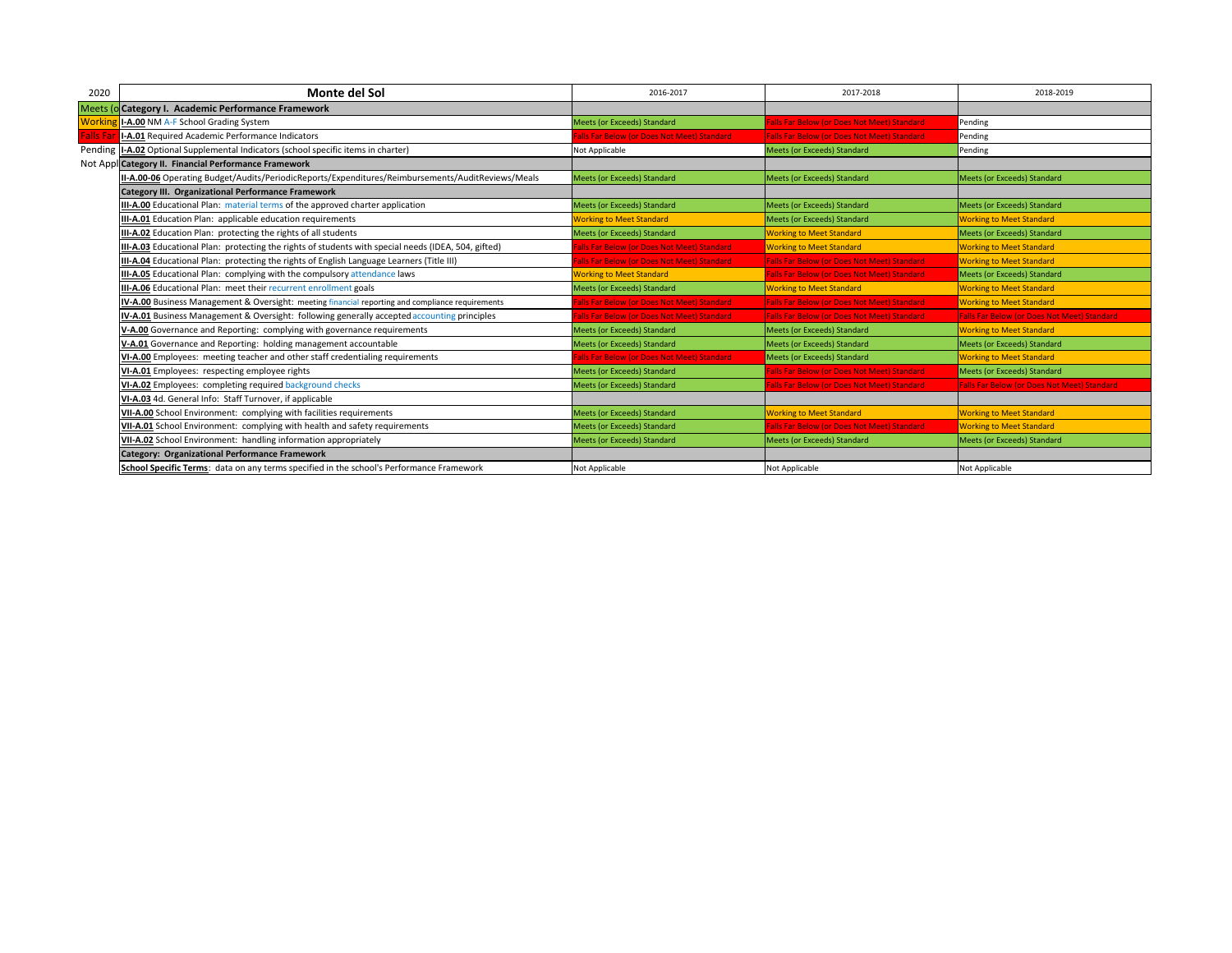| 2020            | <b>Montessori Elementary Charter</b>                                                                | 2016-2017                                  | 2017-2018                          | 2018-2019                                   |
|-----------------|-----------------------------------------------------------------------------------------------------|--------------------------------------------|------------------------------------|---------------------------------------------|
|                 | Meets (o Category I. Academic Performance Framework                                                 |                                            |                                    |                                             |
| <b>Workin</b>   | I-A.00 NM A-F School Grading System                                                                 | <b>Meets (or Exceeds) Standard</b>         | <b>Meets (or Exceeds) Standard</b> | Pending                                     |
| <b>Falls Fa</b> | I-A.01 Required Academic Performance Indicators                                                     | Meets (or Exceeds) Standard                | Meets (or Exceeds) Standard        | Meets (or Exceeds) Standard                 |
|                 | Pending I-A.02 Optional Supplemental Indicators (school specific items in charter)                  | Not Applicable                             | Not Applicable                     | Not Applicable                              |
|                 | Not Appl Category II. Financial Performance Framework                                               |                                            |                                    |                                             |
|                 | II-A.00-06 Operating Budget/Audits/PeriodicReports/Expenditures/Reimbursements/AuditReviews/Meals   | <b>Meets (or Exceeds) Standard</b>         | Meets (or Exceeds) Standard        | Meets (or Exceeds) Standard                 |
|                 | Category III. Organizational Performance Framework                                                  |                                            |                                    |                                             |
|                 | III-A.00 Educational Plan: material terms of the approved charter application                       | Meets (or Exceeds) Standard                | Meets (or Exceeds) Standard        | Meets (or Exceeds) Standard                 |
|                 | III-A.01 Education Plan: applicable education requirements                                          | Meets (or Exceeds) Standard                | Meets (or Exceeds) Standard        | Meets (or Exceeds) Standard                 |
|                 | III-A.02 Education Plan: protecting the rights of all students                                      | <b>Meets (or Exceeds) Standard</b>         | <b>Meets (or Exceeds) Standard</b> | Meets (or Exceeds) Standard                 |
|                 | III-A.03 Educational Plan: protecting the rights of students with special needs (IDEA, 504, gifted) | <b>Working to Meet Standard</b>            | Meets (or Exceeds) Standard        | <b>Working to Meet Standard</b>             |
|                 | III-A.04 Educational Plan: protecting the rights of English Language Learners (Title III)           | <b>Working to Meet Standard</b>            | <b>Working to Meet Standard</b>    | <b>Working to Meet Standard</b>             |
|                 | III-A.05 Educational Plan: complying with the compulsory attendance laws                            | Meets (or Exceeds) Standard                | <b>Meets (or Exceeds) Standard</b> | <b>Working to Meet Standard</b>             |
|                 | III-A.06 Educational Plan: meet their recurrent enrollment goals                                    | <b>Norking to Meet Standard</b>            | Meets (or Exceeds) Standard        | Meets (or Exceeds) Standard                 |
|                 | IV-A.00 Business Management & Oversight: meeting financial reporting and compliance requirements    | alls Far Below (or Does Not Meet) Standard | Meets (or Exceeds) Standard        | <b>Working to Meet Standard</b>             |
|                 | IV-A.01 Business Management & Oversight: following generally accepted accounting principles         | <b>Meets (or Exceeds) Standard</b>         | Meets (or Exceeds) Standard        | Meets (or Exceeds) Standard                 |
|                 | V-A.00 Governance and Reporting: complying with governance requirements                             | <b>Meets (or Exceeds) Standard</b>         | <b>Meets (or Exceeds) Standard</b> | Meets (or Exceeds) Standard                 |
|                 | V-A.01 Governance and Reporting: holding management accountable                                     | Meets (or Exceeds) Standard                | Meets (or Exceeds) Standard        | Meets (or Exceeds) Standard                 |
|                 | VI-A.00 Employees: meeting teacher and other staff credentialing requirements                       | <b>Meets (or Exceeds) Standard</b>         | <b>Meets (or Exceeds) Standard</b> | <b>Working to Meet Standard</b>             |
|                 | VI-A.01 Employees: respecting employee rights                                                       | <b>Meets (or Exceeds) Standard</b>         | <b>Meets (or Exceeds) Standard</b> | <b>Working to Meet Standard</b>             |
|                 | VI-A.02 Employees: completing required background checks                                            | Meets (or Exceeds) Standard                | Meets (or Exceeds) Standard        | Meets (or Exceeds) Standard                 |
|                 | VI-A.03 4d. General Info: Staff Turnover, if applicable                                             |                                            |                                    |                                             |
|                 | VII-A.00 School Environment: complying with facilities requirements                                 | <b>Meets (or Exceeds) Standard</b>         | Meets (or Exceeds) Standard        | Meets (or Exceeds) Standard                 |
|                 | VII-A.01 School Environment: complying with health and safety requirements                          | <b>Meets (or Exceeds) Standard</b>         | Meets (or Exceeds) Standard        | Falls Far Below (or Does Not Meet) Standard |
|                 | VII-A.02 School Environment: handling information appropriately                                     | <b>Meets (or Exceeds) Standard</b>         | <b>Meets (or Exceeds) Standard</b> | Meets (or Exceeds) Standard                 |
|                 | Category: Organizational Performance Framework                                                      |                                            |                                    |                                             |
|                 | School Specific Terms: data on any terms specified in the school's Performance Framework            | Not Applicable                             | Not Applicable                     | Not Applicable                              |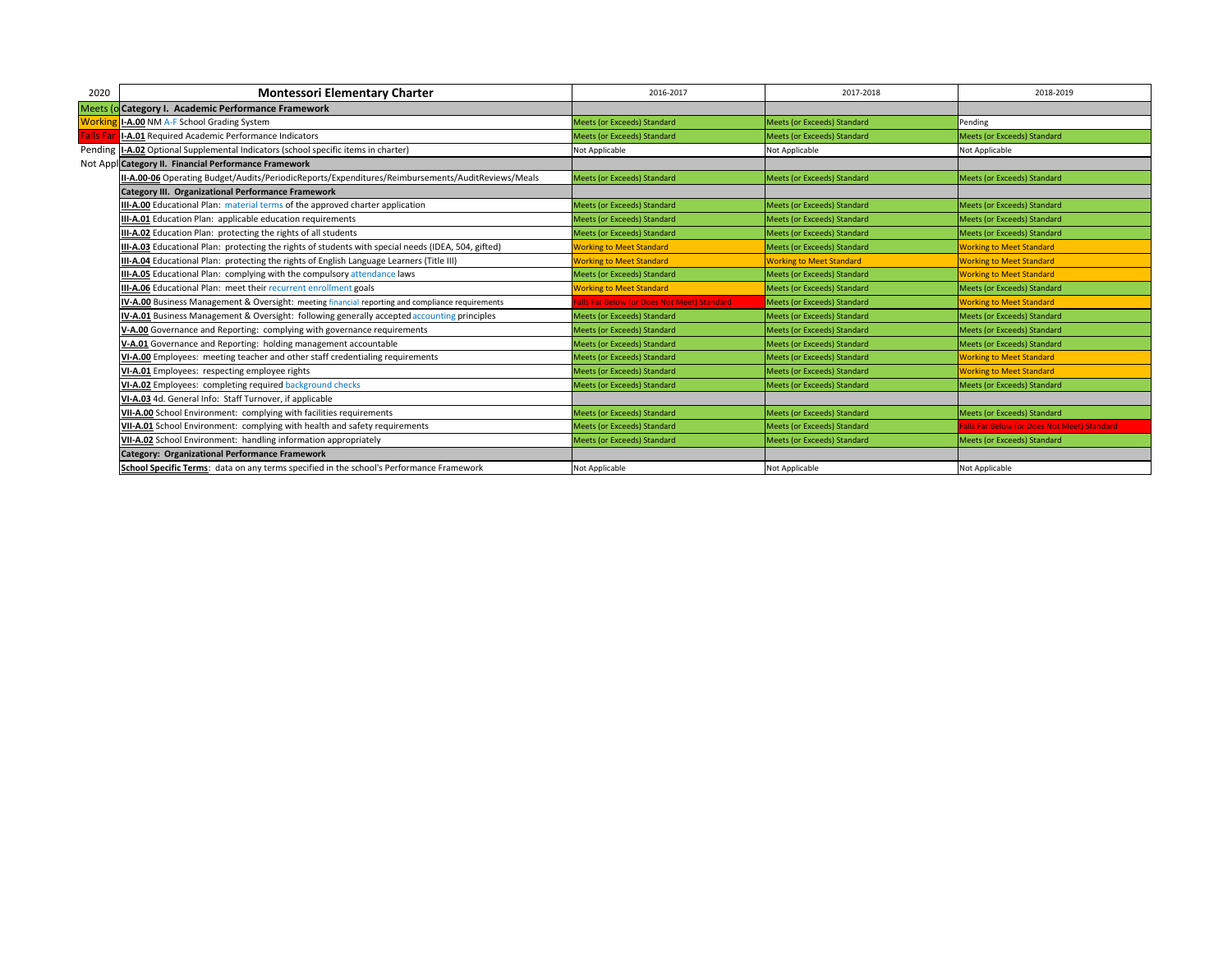| 2020             | <b>Sandoval Academy of Bilingual Education</b>                                                      | 2016-2017                                  | 2017-2018                                          | 2018-2019                                          |
|------------------|-----------------------------------------------------------------------------------------------------|--------------------------------------------|----------------------------------------------------|----------------------------------------------------|
|                  | Meets (o Category I. Academic Performance Framework                                                 |                                            |                                                    |                                                    |
| <b>Workir</b>    | I-A.00 NM A-F School Grading System                                                                 | <b>Meets (or Exceeds) Standard</b>         | Meets (or Exceeds) Standard                        | Pending                                            |
| <b>Falls Far</b> | I-A.01 Required Academic Performance Indicators                                                     | alls Far Below (or Does Not Meet) Standard | <b>Falls Far Below (or Does Not Meet) Standard</b> | <b>Falls Far Below (or Does Not Meet) Standard</b> |
|                  | Pending   I-A.02 Optional Supplemental Indicators (school specific items in charter)                | Not Applicable                             | Not Applicable                                     | Not Applicable                                     |
|                  | Not Appl Category II. Financial Performance Framework                                               |                                            |                                                    |                                                    |
|                  | II-A.00-06 Operating Budget/Audits/PeriodicReports/Expenditures/Reimbursements/AuditReviews/Meals   | <b>Meets (or Exceeds) Standard</b>         | <b>Meets (or Exceeds) Standard</b>                 | <b>Meets (or Exceeds) Standard</b>                 |
|                  | Category III. Organizational Performance Framework                                                  |                                            |                                                    |                                                    |
|                  | III-A.00 Educational Plan: material terms of the approved charter application                       | <b>Norking to Meet Standard</b>            | <b>Working to Meet Standard</b>                    | <b>Working to Meet Standard</b>                    |
|                  | III-A.01 Education Plan: applicable education requirements                                          | <b>Meets (or Exceeds) Standard</b>         | <b>Meets (or Exceeds) Standard</b>                 | <b>Meets (or Exceeds) Standard</b>                 |
|                  | III-A.02 Education Plan: protecting the rights of all students                                      | alls Far Below (or Does Not Meet) Standard | <b>Working to Meet Standard</b>                    | Meets (or Exceeds) Standard                        |
|                  | III-A.03 Educational Plan: protecting the rights of students with special needs (IDEA, 504, gifted) | <b>Working to Meet Standard</b>            | <b>Working to Meet Standard</b>                    | <b>Working to Meet Standard</b>                    |
|                  | III-A.04 Educational Plan: protecting the rights of English Language Learners (Title III)           | <b>Working to Meet Standard</b>            | <b>Working to Meet Standard</b>                    | <b>Working to Meet Standard</b>                    |
|                  | III-A.05 Educational Plan: complying with the compulsory attendance laws                            | alls Far Below (or Does Not Meet) Standard | Meets (or Exceeds) Standard                        | Meets (or Exceeds) Standard                        |
|                  | III-A.06 Educational Plan: meet their recurrent enrollment goals                                    | <b>Norking to Meet Standard</b>            | No Current Compliance Concern                      | <b>Meets (or Exceeds) Standard</b>                 |
|                  | IV-A.00 Business Management & Oversight: meeting financial reporting and compliance requirements    | alls Far Below (or Does Not Meet) Standard | <b>Falls Far Below (or Does Not Meet) Standard</b> | <b>Working to Meet Standard</b>                    |
|                  | IV-A.01 Business Management & Oversight: following generally accepted accounting principles         | Meets (or Exceeds) Standard                | Meets (or Exceeds) Standard                        | <b>Meets (or Exceeds) Standard</b>                 |
|                  | V-A.00 Governance and Reporting: complying with governance requirements                             | <b>Norking to Meet Standard</b>            | Meets (or Exceeds) Standard                        | <b>Working to Meet Standard</b>                    |
|                  | V-A.01 Governance and Reporting: holding management accountable                                     | alls Far Below (or Does Not Meet) Standard | Meets (or Exceeds) Standard                        | Meets (or Exceeds) Standard                        |
|                  | VI-A.00 Employees: meeting teacher and other staff credentialing requirements                       | <b>Working to Meet Standard</b>            | Meets (or Exceeds) Standard                        | <b>Meets (or Exceeds) Standard</b>                 |
|                  | VI-A.01 Employees: respecting employee rights                                                       | Meets (or Exceeds) Standard                | <b>Working to Meet Standard</b>                    | <b>Working to Meet Standard</b>                    |
|                  | VI-A.02 Employees: completing required background checks                                            | <b>Working to Meet Standard</b>            | Meets (or Exceeds) Standard                        | Meets (or Exceeds) Standard                        |
|                  | VI-A.03 4d. General Info: Staff Turnover, if applicable                                             |                                            |                                                    |                                                    |
|                  | VII-A.00 School Environment: complying with facilities requirements                                 | <b>Meets (or Exceeds) Standard</b>         | <b>Working to Meet Standard</b>                    | <b>Working to Meet Standard</b>                    |
|                  | VII-A.01 School Environment: complying with health and safety requirements                          | alls Far Below (or Does Not Meet) Standard | <b>Working to Meet Standard</b>                    | Meets (or Exceeds) Standard                        |
|                  | VII-A.02 School Environment: handling information appropriately                                     | <b>Meets (or Exceeds) Standard</b>         | Meets (or Exceeds) Standard                        | Meets (or Exceeds) Standard                        |
|                  | <b>Category: Organizational Performance Framework</b>                                               |                                            |                                                    |                                                    |
|                  | School Specific Terms: data on any terms specified in the school's Performance Framework            | alls Far Below (or Does Not Meet) Standard | Meets (or Exceeds) Standard                        | Not Applicable                                     |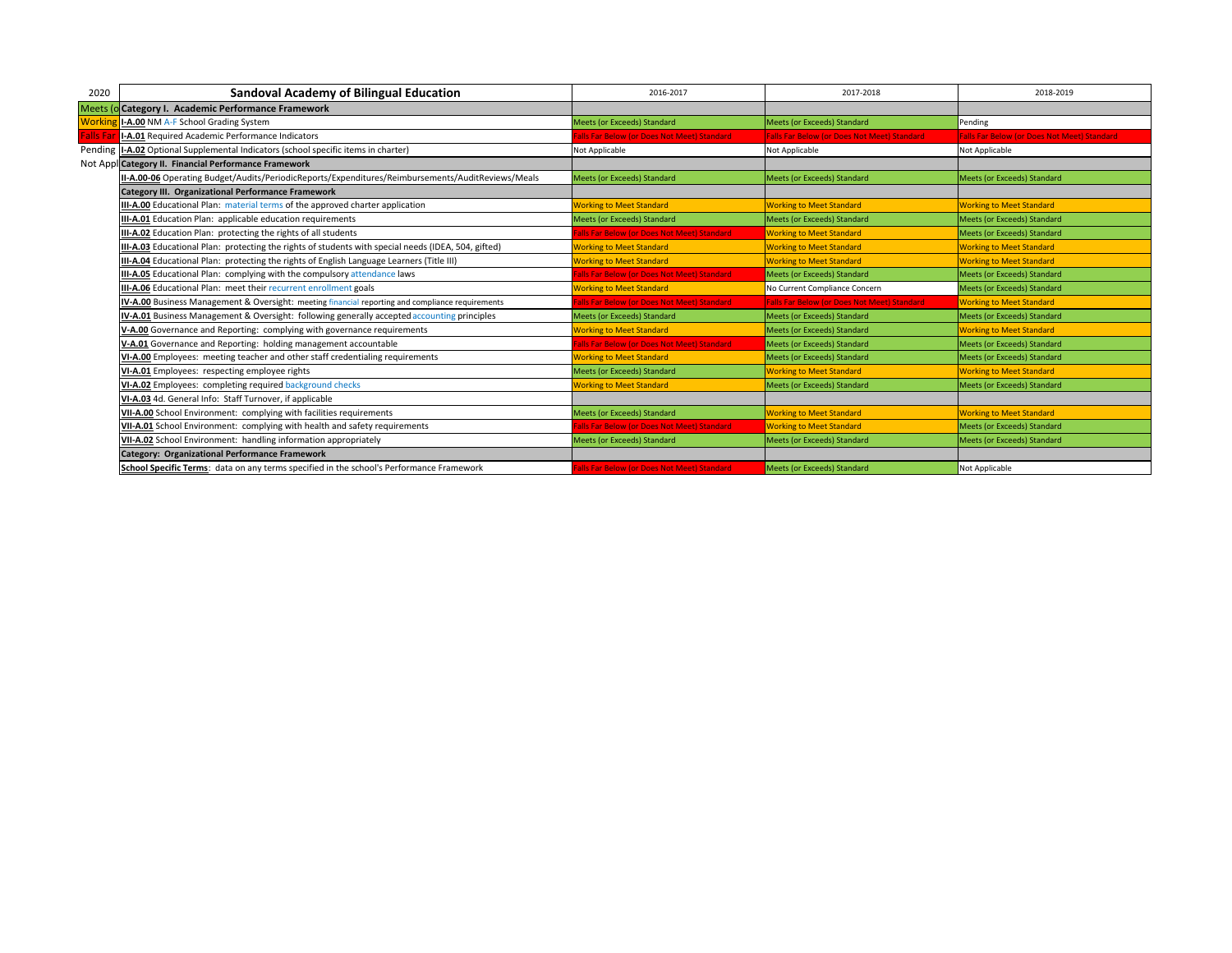| 2019     | South Valley Preparatory School                                                                     | 2016-2017                                  | 2017-2018                       | 2018-2019                          |
|----------|-----------------------------------------------------------------------------------------------------|--------------------------------------------|---------------------------------|------------------------------------|
| 2020     |                                                                                                     |                                            |                                 |                                    |
|          | Meets (o Category I. Academic Performance Framework                                                 |                                            |                                 |                                    |
| Workir   | I-A.00 NM A-F School Grading System                                                                 | <b>Meets (or Exceeds) Standard</b>         | Meets (or Exceeds) Standard     | Pending                            |
| Falls Fa | I-A.01 Required Academic Performance Indicators                                                     | alls Far Below (or Does Not Meet) Standard | Meets (or Exceeds) Standard     | Meets (or Exceeds) Standard        |
|          | Pending I-A.02 Optional Supplemental Indicators (school specific items in charter)                  | Not Applicable                             | Not Applicable                  | Not Applicable                     |
|          | Not Appl Category II. Financial Performance Framework                                               |                                            |                                 |                                    |
|          | II-A.00-06 Operating Budget/Audits/PeriodicReports/Expenditures/Reimbursements/AuditReviews/Meals   | <b>Meets (or Exceeds) Standard</b>         | Meets (or Exceeds) Standard     | <b>Meets (or Exceeds) Standard</b> |
|          | Category III. Organizational Performance Framework                                                  |                                            |                                 |                                    |
|          | III-A.00 Educational Plan: material terms of the approved charter application                       | Meets (or Exceeds) Standard                | Meets (or Exceeds) Standard     | Meets (or Exceeds) Standard        |
|          | III-A.01 Education Plan: applicable education requirements                                          | <b>Meets (or Exceeds) Standard</b>         | Meets (or Exceeds) Standard     | Meets (or Exceeds) Standard        |
|          | III-A.02 Education Plan: protecting the rights of all students                                      | Meets (or Exceeds) Standard                | Meets (or Exceeds) Standard     | Meets (or Exceeds) Standard        |
|          | III-A.03 Educational Plan: protecting the rights of students with special needs (IDEA, 504, gifted) | <b>Working to Meet Standard</b>            | Meets (or Exceeds) Standard     | <b>Meets (or Exceeds) Standard</b> |
|          | III-A.04 Educational Plan: protecting the rights of English Language Learners (Title III)           | alls Far Below (or Does Not Meet) Standard | Meets (or Exceeds) Standard     | Meets (or Exceeds) Standard        |
|          | III-A.05 Educational Plan: complying with the compulsory attendance laws                            | Meets (or Exceeds) Standard                | Meets (or Exceeds) Standard     | <b>Working to Meet Standard</b>    |
|          | III-A.06 Educational Plan: meet their recurrent enrollment goals                                    | Meets (or Exceeds) Standard                | Meets (or Exceeds) Standard     | Meets (or Exceeds) Standard        |
|          | IV-A.00 Business Management & Oversight: meeting financial reporting and compliance requirements    | <b>Working to Meet Standard</b>            | <b>Working to Meet Standard</b> | <b>Working to Meet Standard</b>    |
|          | IV-A.01 Business Management & Oversight: following generally accepted accounting principles         | Meets (or Exceeds) Standard                | <b>Working to Meet Standard</b> | Meets (or Exceeds) Standard        |
|          | V-A.00 Governance and Reporting: complying with governance requirements                             | <b>Working to Meet Standard</b>            | Meets (or Exceeds) Standard     | <b>Meets (or Exceeds) Standard</b> |
|          | V-A.01 Governance and Reporting: holding management accountable                                     | <b>Meets (or Exceeds) Standard</b>         | Meets (or Exceeds) Standard     | <b>Meets (or Exceeds) Standard</b> |
|          | VI-A.00 Employees: meeting teacher and other staff credentialing requirements                       | <b>Meets (or Exceeds) Standard</b>         | <b>Working to Meet Standard</b> | <b>Working to Meet Standard</b>    |
|          | VI-A.01 Employees: respecting employee rights                                                       | <b>Meets (or Exceeds) Standard</b>         | Meets (or Exceeds) Standard     | <b>Working to Meet Standard</b>    |
|          | VI-A.02 Employees: completing required background checks                                            | Meets (or Exceeds) Standard                | <b>Working to Meet Standard</b> | Meets (or Exceeds) Standard        |
|          | VI-A.03 4d. General Info: Staff Turnover, if applicable                                             |                                            |                                 |                                    |
|          | VII-A.00 School Environment: complying with facilities requirements                                 | Meets (or Exceeds) Standard                | <b>Working to Meet Standard</b> | Meets (or Exceeds) Standard        |
|          | VII-A.01 School Environment: complying with health and safety requirements                          | <b>Meets (or Exceeds) Standard</b>         | Meets (or Exceeds) Standard     | Meets (or Exceeds) Standard        |
|          | VII-A.02 School Environment: handling information appropriately                                     | Meets (or Exceeds) Standard                | Meets (or Exceeds) Standard     | Meets (or Exceeds) Standard        |
|          | Category: Organizational Performance Framework                                                      |                                            |                                 |                                    |
|          | School Specific Terms: data on any terms specified in the school's Performance Framework            | Not Applicable                             | Not Applicable                  | Not Applicable                     |
|          |                                                                                                     |                                            |                                 |                                    |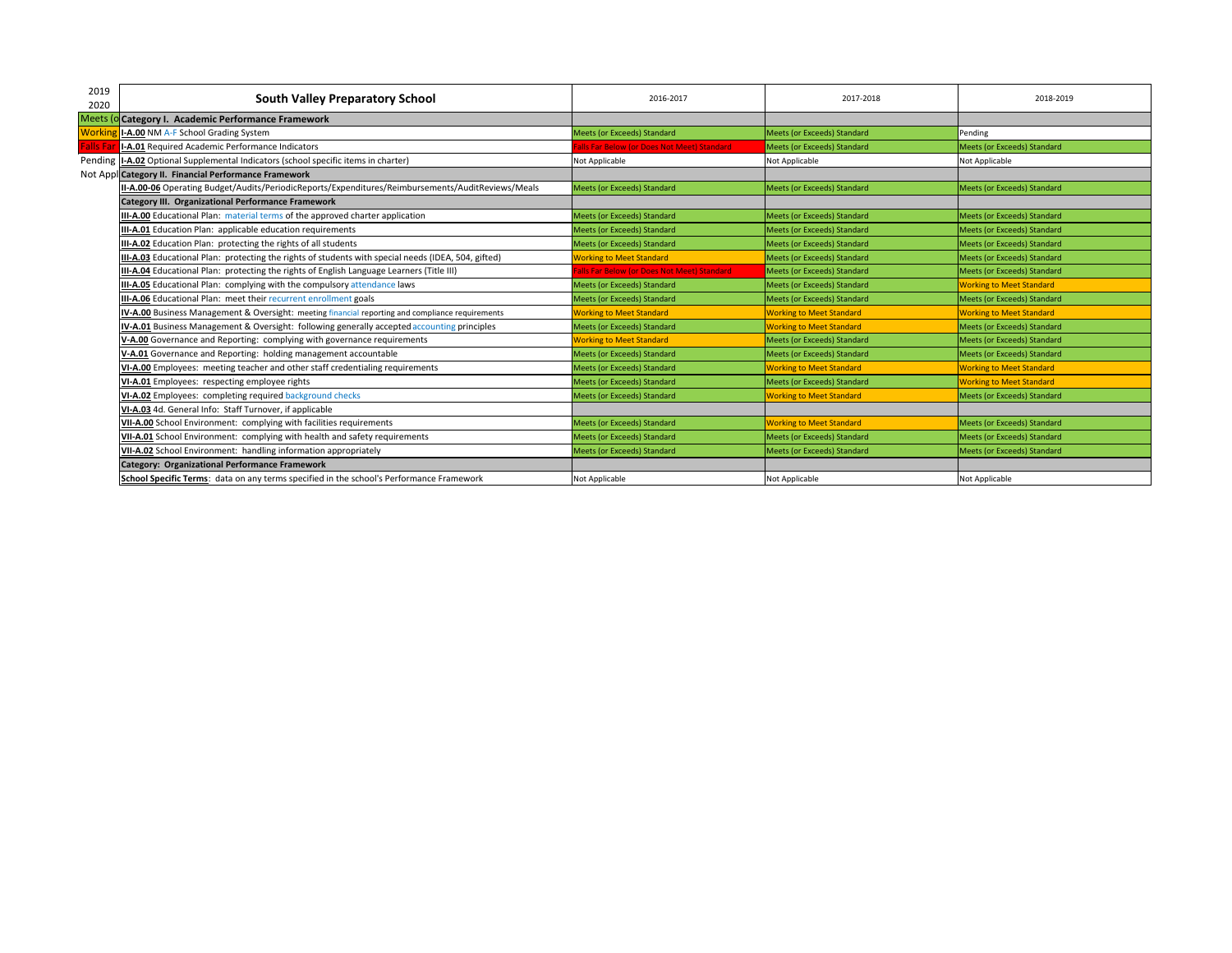| 2020             | <b>Taos Integrated School for Arts</b>                                                              | 2016-2017                                  | 2017-2018                                          | 2018-2019                                          |
|------------------|-----------------------------------------------------------------------------------------------------|--------------------------------------------|----------------------------------------------------|----------------------------------------------------|
|                  | Meets (o Category I. Academic Performance Framework                                                 |                                            |                                                    |                                                    |
| Workin           | I-A.00 NM A-F School Grading System                                                                 | <b>Meets (or Exceeds) Standard</b>         | <b>Meets (or Exceeds) Standard</b>                 | Pending                                            |
| <b>Falls Fal</b> | I-A.01 Required Academic Performance Indicators                                                     | alls Far Below (or Does Not Meet) Standard | <b>Falls Far Below (or Does Not Meet) Standard</b> | <b>Falls Far Below (or Does Not Meet) Standard</b> |
|                  | Pending   I-A.02 Optional Supplemental Indicators (school specific items in charter)                | Not Applicable                             | Not Applicable                                     | Not Applicable                                     |
|                  | Not Appl Category II. Financial Performance Framework                                               |                                            |                                                    |                                                    |
|                  | II-A.00-06 Operating Budget/Audits/PeriodicReports/Expenditures/Reimbursements/AuditReviews/Meals   | alls Far Below (or Does Not Meet) Standard | <b>Meets (or Exceeds) Standard</b>                 | Meets (or Exceeds) Standard                        |
|                  | <b>Category III. Organizational Performance Framework</b>                                           |                                            |                                                    |                                                    |
|                  | III-A.00 Educational Plan: material terms of the approved charter application                       | <b>Meets (or Exceeds) Standard</b>         | Meets (or Exceeds) Standard                        | Meets (or Exceeds) Standard                        |
|                  | III-A.01 Education Plan: applicable education requirements                                          | <b>Working to Meet Standard</b>            | <b>Working to Meet Standard</b>                    | <b>Working to Meet Standard</b>                    |
|                  | III-A.02 Education Plan: protecting the rights of all students                                      | <b>Working to Meet Standard</b>            | Meets (or Exceeds) Standard                        | meets (or Exceeds) Standard                        |
|                  | III-A.03 Educational Plan: protecting the rights of students with special needs (IDEA, 504, gifted) | <b>Working to Meet Standard</b>            | <b>Meets (or Exceeds) Standard</b>                 | meets (or Exceeds) Standard                        |
|                  | III-A.04 Educational Plan: protecting the rights of English Language Learners (Title III)           | alls Far Below (or Does Not Meet) Standard | <b>Working to Meet Standard</b>                    | <b>Working to Meet Standard</b>                    |
|                  | <b>III-A.05</b> Educational Plan: complying with the compulsory attendance laws                     | <b>Working to Meet Standard</b>            | Meets (or Exceeds) Standard                        | Meets (or Exceeds) Standard                        |
|                  | III-A.06 Educational Plan: meet their recurrent enrollment goals                                    | <b>Working to Meet Standard</b>            | <b>Working to Meet Standard</b>                    | Meets (or Exceeds) Standard                        |
|                  | IV-A.00 Business Management & Oversight: meeting financial reporting and compliance requirements    | alls Far Below (or Does Not Meet) Standard | <b>Falls Far Below (or Does Not Meet) Standard</b> | <b>Working to Meet Standard</b>                    |
|                  | <b>IV-A.01</b> Business Management & Oversight: following generally accepted accounting principles  | alls Far Below (or Does Not Meet) Standard | Meets (or Exceeds) Standard                        | Meets (or Exceeds) Standard                        |
|                  | V-A.00 Governance and Reporting: complying with governance requirements                             | Meets (or Exceeds) Standard                | Meets (or Exceeds) Standard                        | <b>Working to Meet Standard</b>                    |
|                  | V-A.01 Governance and Reporting: holding management accountable                                     | alls Far Below (or Does Not Meet) Standard | <b>Meets (or Exceeds) Standard</b>                 | Meets (or Exceeds) Standard                        |
|                  | VI-A.00 Employees: meeting teacher and other staff credentialing requirements                       | <b>Working to Meet Standard</b>            | <b>Working to Meet Standard</b>                    | Meets (or Exceeds) Standard                        |
|                  | VI-A.01 Employees: respecting employee rights                                                       | <b>Meets (or Exceeds) Standard</b>         | <b>Working to Meet Standard</b>                    | Meets (or Exceeds) Standard                        |
|                  | VI-A.02 Employees: completing required background checks                                            | alls Far Below (or Does Not Meet) Standard | <b>Working to Meet Standard</b>                    | Meets (or Exceeds) Standard                        |
|                  | VI-A.03 4d. General Info: Staff Turnover, if applicable                                             |                                            |                                                    | meets (or Exceeds) Standard                        |
|                  | VII-A.00 School Environment: complying with facilities requirements                                 | Meets (or Exceeds) Standard                | <b>Working to Meet Standard</b>                    | <b>Working to Meet Standard</b>                    |
|                  | VII-A.01 School Environment: complying with health and safety requirements                          | Meets (or Exceeds) Standard                | <b>Working to Meet Standard</b>                    | <b>Working to Meet Standard</b>                    |
|                  | VII-A.02 School Environment: handling information appropriately                                     | <b>Meets (or Exceeds) Standard</b>         | <b>Meets (or Exceeds) Standard</b>                 | Meets (or Exceeds) Standard                        |
|                  | <b>Category: Organizational Performance Framework</b>                                               |                                            |                                                    |                                                    |
|                  | School Specific Terms: data on any terms specified in the school's Performance Framework            | Not Applicable                             | Not Applicable                                     | Not Applicable                                     |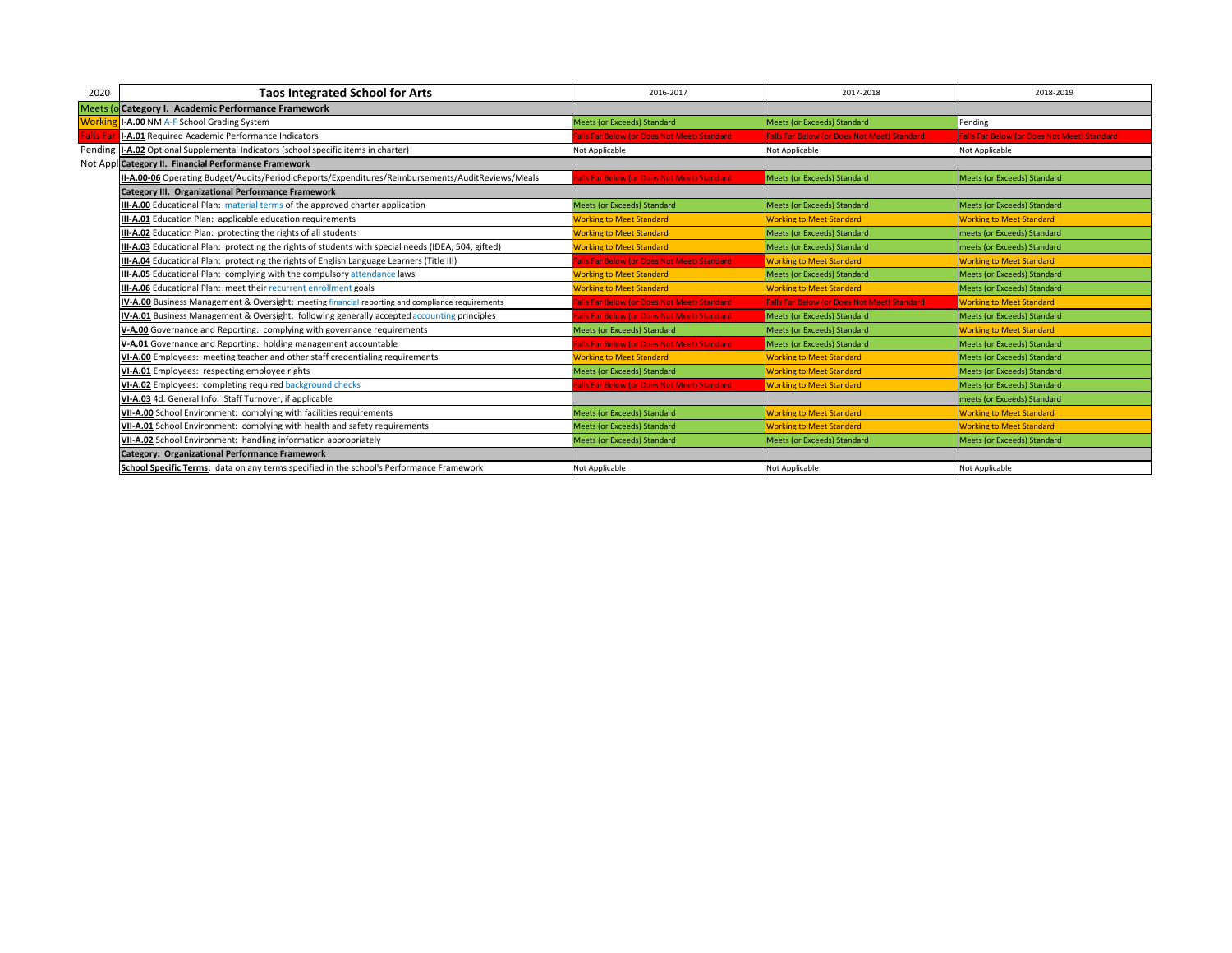| 2020             | <b>Tierra Adentro Charter</b>                                                                       | 2016-2017                                  | 2017-2018                                          | 2018-2019                                          |
|------------------|-----------------------------------------------------------------------------------------------------|--------------------------------------------|----------------------------------------------------|----------------------------------------------------|
|                  | Meets (o Category I. Academic Performance Framework                                                 |                                            |                                                    |                                                    |
| <b>Workir</b>    | I-A.00 NM A-F School Grading System                                                                 | <b>Meets (or Exceeds) Standard</b>         | Meets (or Exceeds) Standard                        | Pending                                            |
| <b>Falls Far</b> | I-A.01 Required Academic Performance Indicators                                                     | alls Far Below (or Does Not Meet) Standard | <b>Meets (or Exceeds) Standard</b>                 | <b>Meets (or Exceeds) Standard</b>                 |
|                  | Pending   I-A.02 Optional Supplemental Indicators (school specific items in charter)                | Not Applicable                             | Not Applicable                                     | Not Applicable                                     |
|                  | Not Appl Category II. Financial Performance Framework                                               |                                            |                                                    |                                                    |
|                  | II-A.00-06 Operating Budget/Audits/PeriodicReports/Expenditures/Reimbursements/AuditReviews/Meals   | <b>Meets (or Exceeds) Standard</b>         | <b>Meets (or Exceeds) Standard</b>                 | <b>Meets (or Exceeds) Standard</b>                 |
|                  | Category III. Organizational Performance Framework                                                  |                                            |                                                    |                                                    |
|                  | III-A.00 Educational Plan: material terms of the approved charter application                       | Meets (or Exceeds) Standard                | Meets (or Exceeds) Standard                        | Meets (or Exceeds) Standard                        |
|                  | III-A.01 Education Plan: applicable education requirements                                          | <b>Meets (or Exceeds) Standard</b>         | Meets (or Exceeds) Standard                        | Meets (or Exceeds) Standard                        |
|                  | III-A.02 Education Plan: protecting the rights of all students                                      | alls Far Below (or Does Not Meet) Standard | Meets (or Exceeds) Standard                        | Meets (or Exceeds) Standard                        |
|                  | III-A.03 Educational Plan: protecting the rights of students with special needs (IDEA, 504, gifted) | <b>Working to Meet Standard</b>            | <b>Working to Meet Standard</b>                    | <b>Working to Meet Standard</b>                    |
|                  | III-A.04 Educational Plan: protecting the rights of English Language Learners (Title III)           | <b>Working to Meet Standard</b>            | Meets (or Exceeds) Standard                        | <b>Working to Meet Standard</b>                    |
|                  | III-A.05 Educational Plan: complying with the compulsory attendance laws                            | Meets (or Exceeds) Standard                | Meets (or Exceeds) Standard                        | <b>Working to Meet Standard</b>                    |
|                  | III-A.06 Educational Plan: meet their recurrent enrollment goals                                    | <b>Norking to Meet Standard</b>            | <b>Working to Meet Standard</b>                    | <b>Working to Meet Standard</b>                    |
|                  | IV-A.00 Business Management & Oversight: meeting financial reporting and compliance requirements    | alls Far Below (or Does Not Meet) Standard | <b>Falls Far Below (or Does Not Meet) Standard</b> | <b>Falls Far Below (or Does Not Meet) Standard</b> |
|                  | IV-A.01 Business Management & Oversight: following generally accepted accounting principles         | alls Far Below (or Does Not Meet) Standard | <b>Falls Far Below (or Does Not Meet) Standard</b> | <b>Working to Meet Standard</b>                    |
|                  | V-A.00 Governance and Reporting: complying with governance requirements                             | <b>Meets (or Exceeds) Standard</b>         | Meets (or Exceeds) Standard                        | Meets (or Exceeds) Standard                        |
|                  | V-A.01 Governance and Reporting: holding management accountable                                     | <b>Working to Meet Standard</b>            | Meets (or Exceeds) Standard                        | Meets (or Exceeds) Standard                        |
|                  | VI-A.00 Employees: meeting teacher and other staff credentialing requirements                       | Meets (or Exceeds) Standard                | Meets (or Exceeds) Standard                        | Meets (or Exceeds) Standard                        |
|                  | VI-A.01 Employees: respecting employee rights                                                       | <b>Meets (or Exceeds) Standard</b>         | Meets (or Exceeds) Standard                        | <b>Meets (or Exceeds) Standard</b>                 |
|                  | VI-A.02 Employees: completing required background checks                                            | Meets (or Exceeds) Standard                | Meets (or Exceeds) Standard                        | Meets (or Exceeds) Standard                        |
|                  | VI-A.03 4d. General Info: Staff Turnover, if applicable                                             |                                            |                                                    | Meets (or Exceeds) Standard                        |
|                  | VII-A.00 School Environment: complying with facilities requirements                                 | <b>Meets (or Exceeds) Standard</b>         | <b>Working to Meet Standard</b>                    | <b>Working to Meet Standard</b>                    |
|                  | VII-A.01 School Environment: complying with health and safety requirements                          | <b>Meets (or Exceeds) Standard</b>         | Meets (or Exceeds) Standard                        | Meets (or Exceeds) Standard                        |
|                  | VII-A.02 School Environment: handling information appropriately                                     | <b>Meets (or Exceeds) Standard</b>         | Meets (or Exceeds) Standard                        | Meets (or Exceeds) Standard                        |
|                  | Category: Organizational Performance Framework                                                      |                                            |                                                    |                                                    |
|                  | School Specific Terms: data on any terms specified in the school's Performance Framework            | <b>Meets (or Exceeds) Standard</b>         | Meets (or Exceeds) Standard                        | Meets (or Exceeds) Standard                        |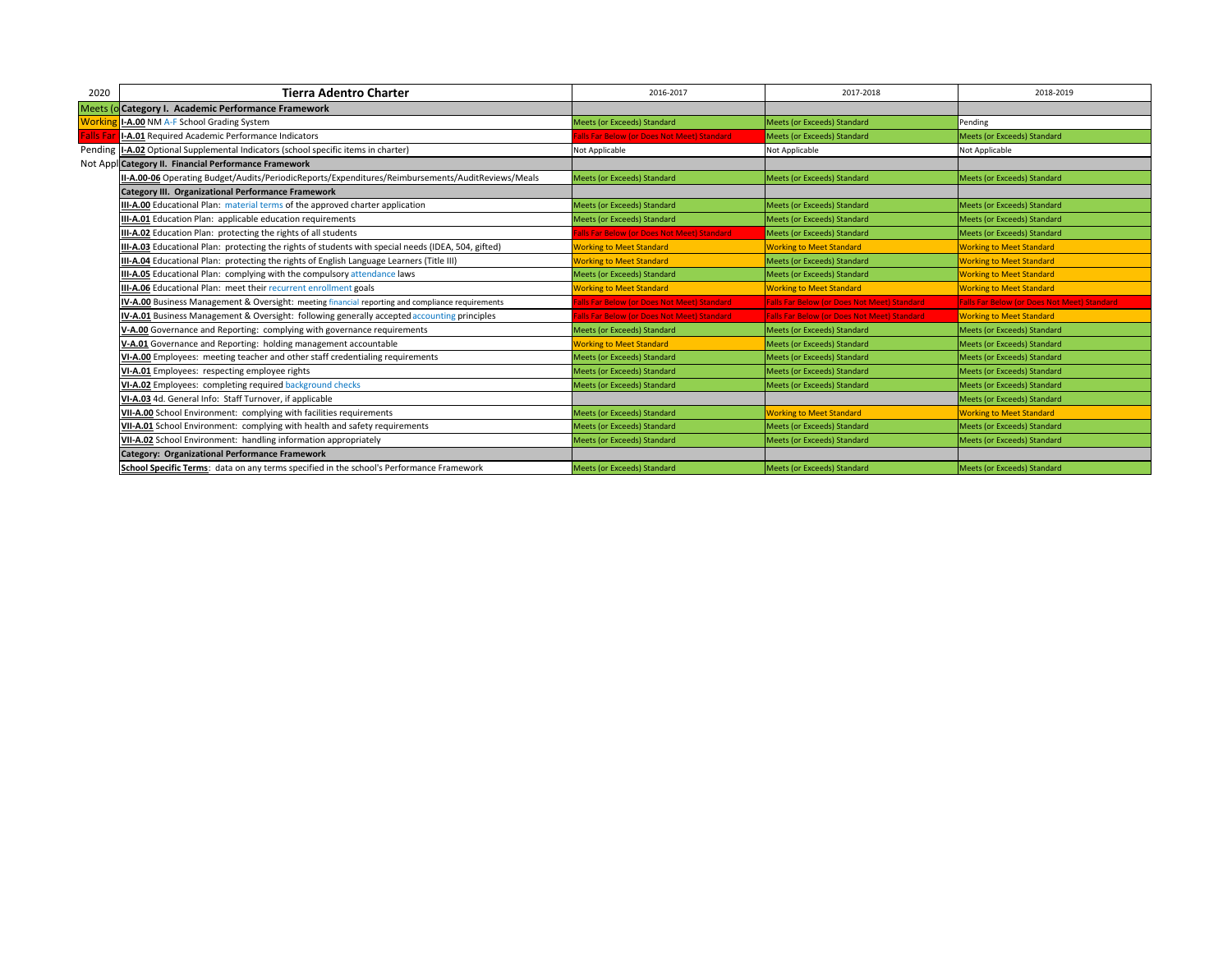| 2020            | Tierra Encantada Charter School                                                                     | 2016-2017                                  | 2017-2018                                          | 2018-2019                                          |
|-----------------|-----------------------------------------------------------------------------------------------------|--------------------------------------------|----------------------------------------------------|----------------------------------------------------|
|                 | Meets (o Category I. Academic Performance Framework                                                 |                                            |                                                    |                                                    |
| Workin          | I-A.00 NM A-F School Grading System                                                                 | alls Far Below (or Does Not Meet) Standard | <b>Falls Far Below (or Does Not Meet) Standard</b> | Pending                                            |
| <b>Falls Fa</b> | I-A.01 Required Academic Performance Indicators                                                     | alls Far Below (or Does Not Meet) Standard | <b>Falls Far Below (or Does Not Meet) Standard</b> | <b>Falls Far Below (or Does Not Meet) Standard</b> |
|                 | Pending   I-A.02 Optional Supplemental Indicators (school specific items in charter)                | Not Applicable                             | Not Applicable                                     | Not Applicable                                     |
|                 | Not Appl Category II. Financial Performance Framework                                               |                                            |                                                    |                                                    |
|                 | II-A.00-06 Operating Budget/Audits/PeriodicReports/Expenditures/Reimbursements/AuditReviews/Meals   | alls Far Below (or Does Not Meet) Standard | Meets (or Exceeds) Standard                        | Meets (or Exceeds) Standard                        |
|                 | <b>Category III. Organizational Performance Framework</b>                                           |                                            |                                                    |                                                    |
|                 | III-A.00 Educational Plan: material terms of the approved charter application                       | <b>Working to Meet Standard</b>            | <b>Working to Meet Standard</b>                    | <b>Working to Meet Standard</b>                    |
|                 | III-A.01 Education Plan: applicable education requirements                                          | <b>Working to Meet Standard</b>            | <b>Falls Far Below (or Does Not Meet) Standard</b> | <b>Working to Meet Standard</b>                    |
|                 | III-A.02 Education Plan: protecting the rights of all students                                      | <b>Working to Meet Standard</b>            | Meets (or Exceeds) Standard                        | <b>Working to Meet Standard</b>                    |
|                 | III-A.03 Educational Plan: protecting the rights of students with special needs (IDEA, 504, gifted) | Meets (or Exceeds) Standard                | Meets (or Exceeds) Standard                        | Meets (or Exceeds) Standard                        |
|                 | III-A.04 Educational Plan: protecting the rights of English Language Learners (Title III)           | <b>Working to Meet Standard</b>            | <b>Falls Far Below (or Does Not Meet) Standard</b> | <b>Working to Meet Standard</b>                    |
|                 | <b>III-A.05</b> Educational Plan: complying with the compulsory attendance laws                     | <b>Working to Meet Standard</b>            | <b>Working to Meet Standard</b>                    | Meets (or Exceeds) Standard                        |
|                 | <b>III-A.06</b> Educational Plan: meet their recurrent enrollment goals                             | <b>Working to Meet Standard</b>            | <b>Meets (or Exceeds) Standard</b>                 | <b>Working to Meet Standard</b>                    |
|                 | IV-A.00 Business Management & Oversight: meeting financial reporting and compliance requirements    | alls Far Below (or Does Not Meet) Standard | <b>Working to Meet Standard</b>                    | <b>Working to Meet Standard</b>                    |
|                 | IV-A.01 Business Management & Oversight: following generally accepted accounting principles         | alls Far Below (or Does Not Meet) Standard | Meets (or Exceeds) Standard                        | Meets (or Exceeds) Standard                        |
|                 | V-A.00 Governance and Reporting: complying with governance requirements                             | <b>Meets (or Exceeds) Standard</b>         | Meets (or Exceeds) Standard                        | <b>Working to Meet Standard</b>                    |
|                 | V-A.01 Governance and Reporting: holding management accountable                                     | <b>Meets (or Exceeds) Standard</b>         | <b>Meets (or Exceeds) Standard</b>                 | Meets (or Exceeds) Standard                        |
|                 | VI-A.00 Employees: meeting teacher and other staff credentialing requirements                       | <b>Working to Meet Standard</b>            | <b>Working to Meet Standard</b>                    | Meets (or Exceeds) Standard                        |
|                 | VI-A.01 Employees: respecting employee rights                                                       | <b>Norking to Meet Standard</b>            | <b>Falls Far Below (or Does Not Meet) Standard</b> | <b>Working to Meet Standard</b>                    |
|                 | VI-A.02 Employees: completing required background checks                                            | <b>Meets (or Exceeds) Standard</b>         | Meets (or Exceeds) Standard                        | <b>Working to Meet Standard</b>                    |
|                 | VI-A.03 4d. General Info: Staff Turnover, if applicable                                             |                                            |                                                    |                                                    |
|                 | VII-A.00 School Environment: complying with facilities requirements                                 | <b>Norking to Meet Standard</b>            | <b>Working to Meet Standard</b>                    | <b>Working to Meet Standard</b>                    |
|                 | VII-A.01 School Environment: complying with health and safety requirements                          | alls Far Below (or Does Not Meet) Standard | <b>Falls Far Below (or Does Not Meet) Standard</b> | Meets (or Exceeds) Standard                        |
|                 | VII-A.02 School Environment: handling information appropriately                                     | Meets (or Exceeds) Standard                | Meets (or Exceeds) Standard                        | <b>Working to Meet Standard</b>                    |
|                 | <b>Category: Organizational Performance Framework</b>                                               |                                            |                                                    |                                                    |
|                 | School Specific Terms: data on any terms specified in the school's Performance Framework            | Not Applicable                             | Not Applicable                                     | Not Applicable                                     |